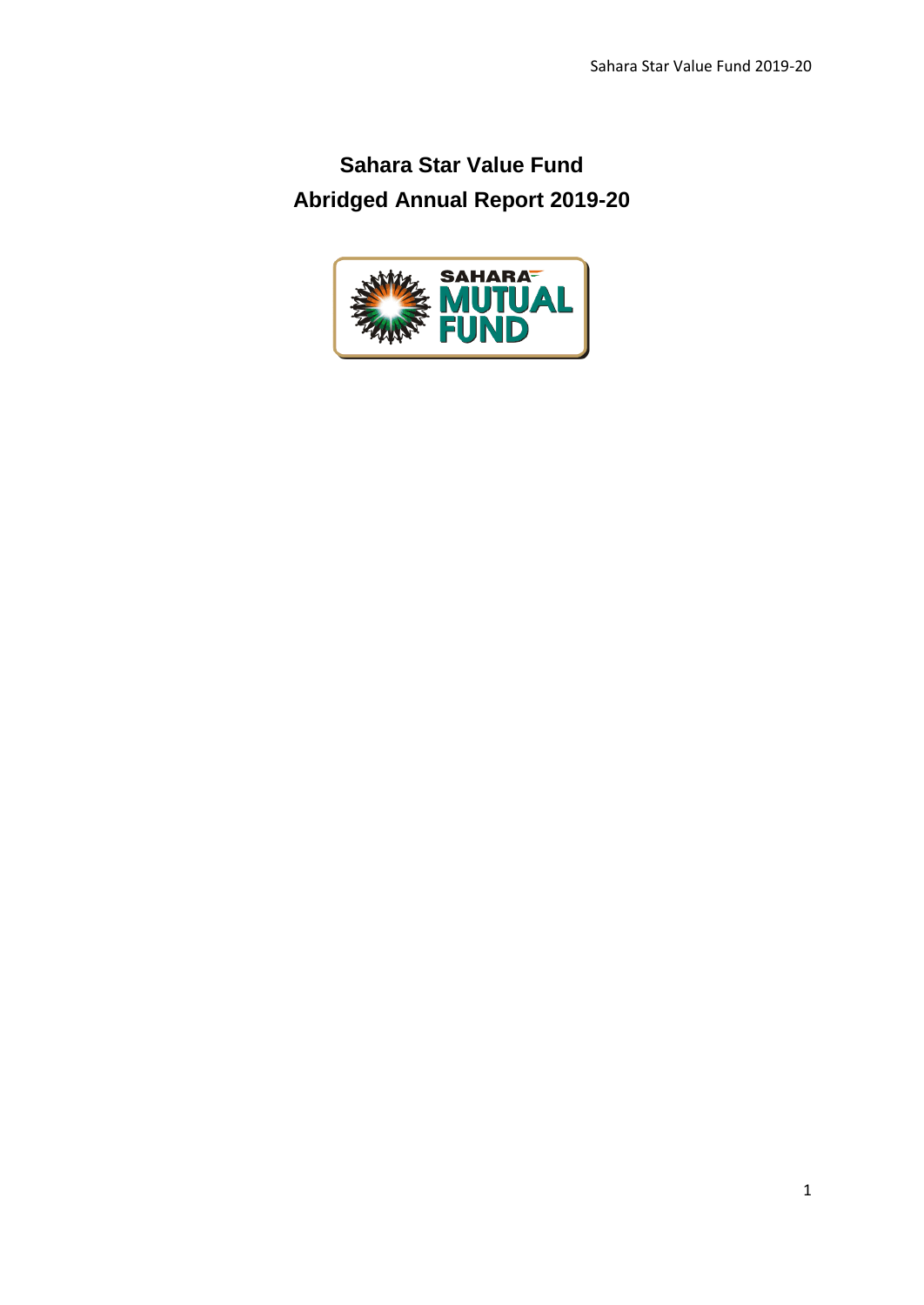| <b>INDEX</b>                  |
|-------------------------------|
| <b>SAHARA STAR VALUE FUND</b> |

| Sr | <b>Particulars</b>                                                        | Page |
|----|---------------------------------------------------------------------------|------|
| 1. | Report of the Trustees                                                    | 3    |
| 2. | Certificate on the report on voting disclosures in the investee companies | 10   |
| 3. | Auditors Report to the Trustees of Sahara Mutual Fund                     | 11   |
| 4. | Abridged Balance Sheet as at 27th March, 2020                             | 14   |
| 5. | Abridged Revenue Account for the period ended 27th March, 2020            | 16   |
| 6. | Notes to Accounts                                                         | 18   |
| 7. | Key Statistics for the year ended 27th March, 2020                        | 23   |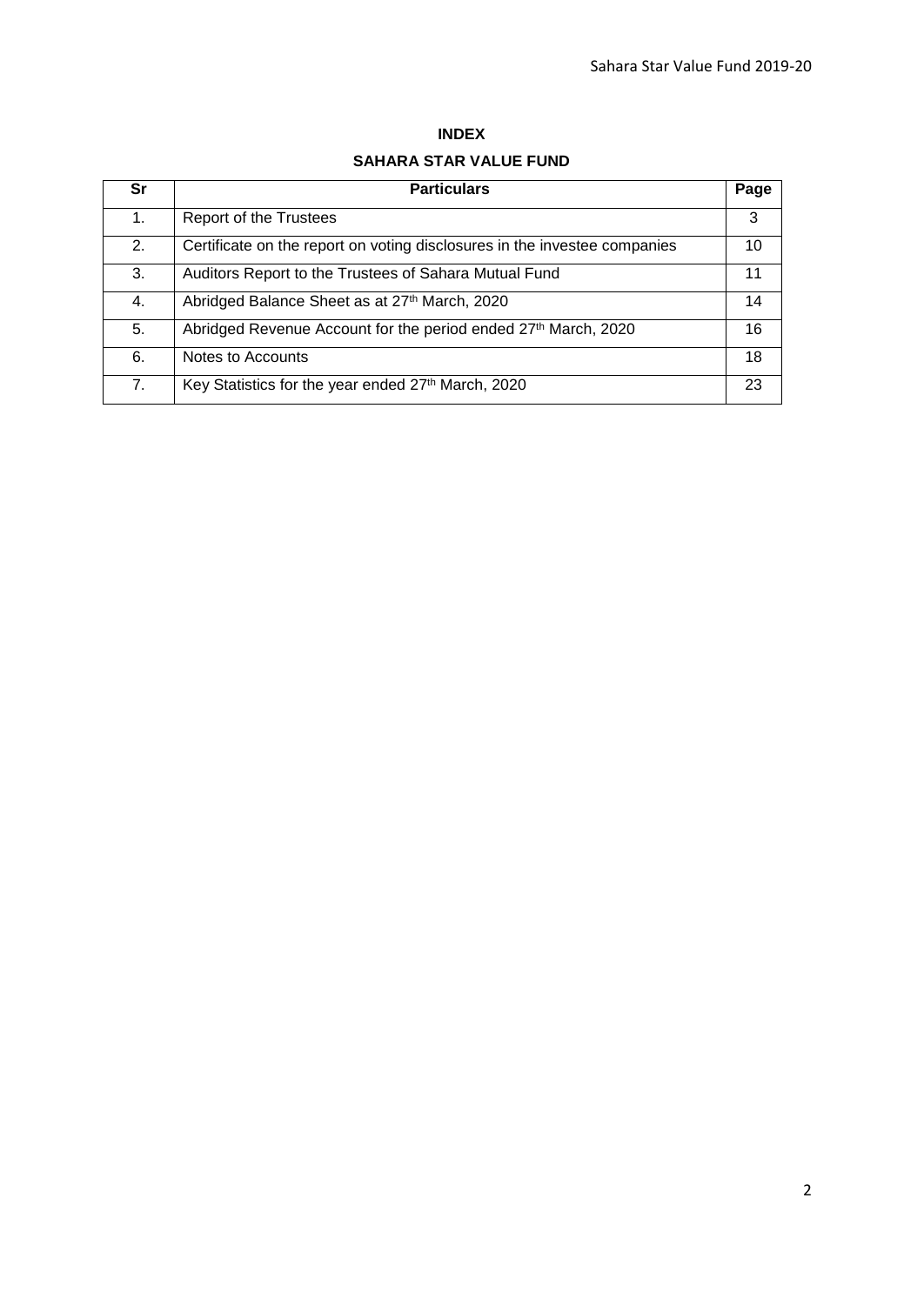## **REPORT OF THE TRUSTEES**

We are pleased to present before you the **ANNUAL REPORT** of **SAHARA MUTUAL FUND** for the period ended March 27, 2020.

## **Overview of Equity Markets in 2019-20.**

\*Market may have bottomed in March 2020…\*

During previous crisis of 1992, 2000 and 2008, markets have seen much sharper falls (down by 50- 60%). But such drawdown occurred after sharp rallies. While in 2020, even before the fall of 38% from top, the broader market was falling/consolidating since January 2018. Therefore, the market may not fall with same intensity. Further, global monetary policies remain expansionary, which is supportive for riskier assets. US Fed is ramping up asset purchases and though Fed has ruled out scope for negative interest rates, yet, real US rates have turned negative. Similarly, UK sovereign yields indicate negative interest rates coming soon. BoJ and ECB will also persist with balance sheet expansion. Needless to mention, fiscal bazooka announced by governments across the globe and the current up-move in equities is result of the same. Liquidity flows indicate that relentless selling in EMs has peaked out. Market breadth in India has improved, with strength in RIL, HUL and many counters offering comfort.

…but market will remain volatile in 2020

Dow Jones regained lost ground and jumped back to above 24,000. Dow valuations look expensive again and can get frothy with more participation from FAANG stocks. Correction in global equities is one risk. Likewise, possibilities around re-emergence of Covid may trigger a possible slide. There could be news flow of stress emerging, slowing GDP data and so on (just announced downgrade on India sovereign ratings), which will be one of the many reasons that will keep market volatile in 2020. Negative triggers could also be posed by some companies or stressed sectors needing bailout of sorts/more moratorium. US-China cold war would also keep the markets on the edge.

## **2021-22 could see start of a secular rally\***

Markets tend to move in cycles. Taking lessons from Great Financial crisis of 2008, governments have moved even more swiftly to address the crisis. China's announcement of a 4trn renminbi fiscal support package in November 2008, marked the trough in the MSCI EM index. China is loosening fiscal purse strings again. The augmented budget deficit (including "special" bonds and off-budget spending) will rise by 4.5% of GDP this year, very similar to the 4.4% increase in the deficit back in 2009. In India, more policy response is expected from RBI in the future, in terms of further rate cuts, Open Market Operations to bring down the yield curve. Low cost of capital will help Indian enterprises, while benign oil prices and overall low inflation will remain supportive for the economy. Some structural reforms to induce growth are expected from the government in the areas of land and labour, which will incentivize domestic manufacturing. This can be a big positive.

### **Overview of Debt Market in 2019-20**

The year 2019 has been marked by challenging times on the economy front. Starting off with a growth rate expectation of 7% plus, the expectation has been rolled back closer to 5%.10-years benchmark yields showed sharp fall in the range of 7.49% to 6.12%.

Many major economies slipped into the slowdown mode and the fears of global economic recession confronted the markets. With slower pace of economic growth, stagnant investment and declining private consumption, the RBI adopted an accommodative stance and lowered repo rate by cumulative 135bps in CY2019.

The bond market in the year 2019 was driven by easing monetary stance by RBI, liquidity conditions in the banking space, movement in crude oil prices, fiscal worries on the back of major policy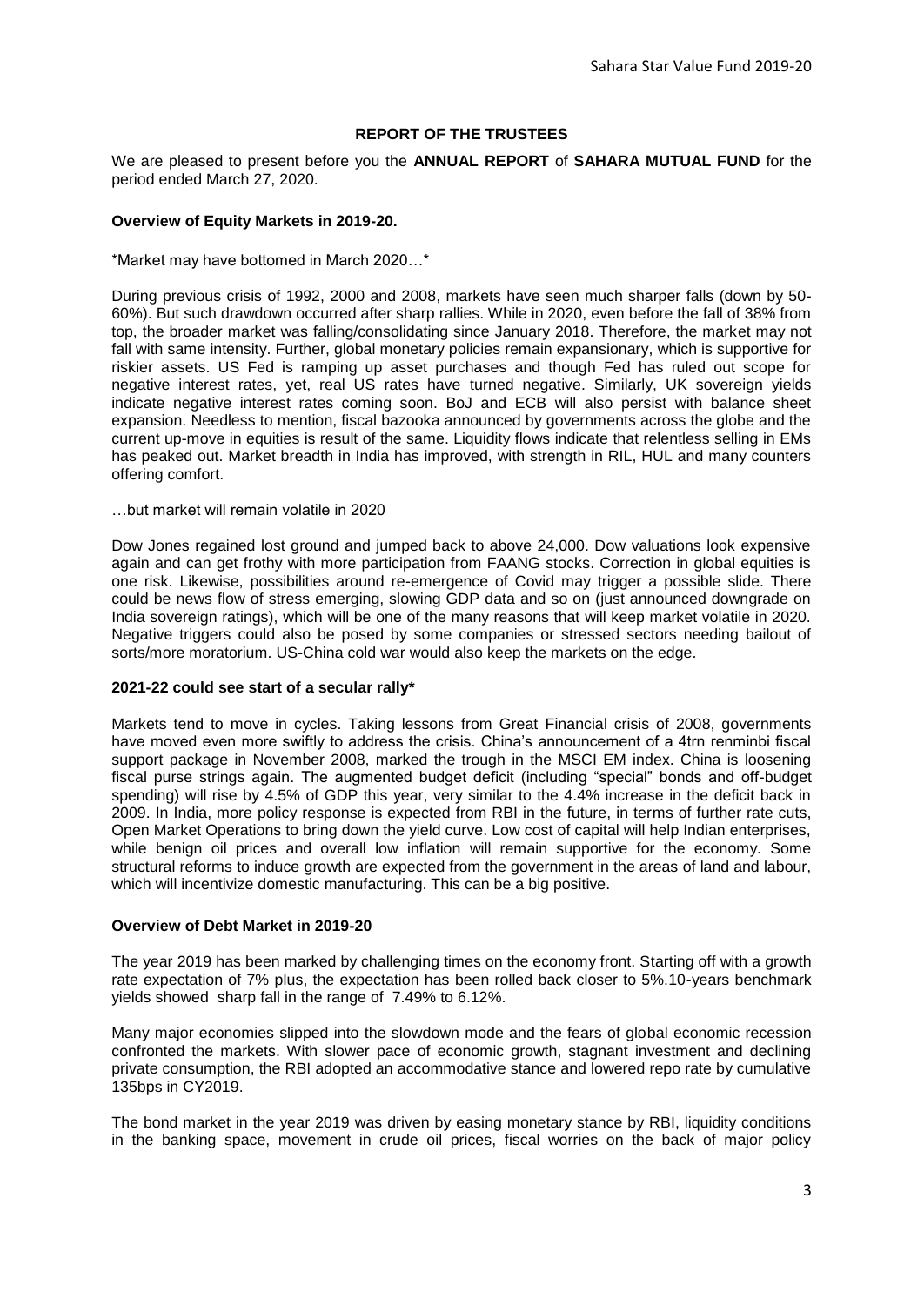announcements, weak macro numbers, fears of cyclical slowdown in the economy and major global events.

This year also witnessed yield inversion in U.S for a brief period which sent shock waves on concerns over impending recession globally. Terms spreads and credit spreads both head north due continued stress by few corporate defaults, however these spreads moderated near the end of the year. The yields on the corporate bonds have not seen commensurate decline with the reduction in the GSec yields in the first half of 2019. The corporate bond spreads remained range bound given the credit risk associated with them. However, some moderation in the spreads has been witnessed since Oct 2019.

Unexpected 50 bps rate cut by the US Federal Reserve (Fed) on March  $3 - a$  move aimed at countering the economic impact of the rapid spread of Covid-19, with the threat of a recession due to Covid-19 mounting, the Fed and global central banks cut their policy rates in a concerted effort. On March 15, the Fed again cut its policy rate – by 100 bps this time. This raised expectation of a rate cut by the RBI on or before the Monetary Policy Committee's (MPC) scheduled meeting.

After the announcement of the lockdown on March 24, the Union Ministry of Finance announced a relief package of Rs.1.7 lakh crore on March 26. There was, however, no mention of additional market borrowings to fund the package, which eased the yield by 10 bps. Subsequently, the MPC meeting was advanced and it cut policy rate by 75 bps and also announced a host of other measures to boost liquidity. This tamped the yield down by a further 9 bps and the benchmark security finally closed the month at 6.12%.

### **Macro-Economic Highlights:**

**GDP**: Expected GDP growth which was 7% at the start of the year are now in sub 5% levels. The Indian economy expanded 4.5% y-o-y in the third quarter of 2019.

Economic growth was dragged down by the decline in private consumption and slower growth in the manufacturing, financial services and construction sectors. Fall in factory output and exports and a slowdown in investment across all sectors was observed. Government spending lifted the numbers in Q32019. Gross fixed capital formation (GFCF) improved marginally on a sequential basis but remained muted. Slowdown is broad based with both manufacturing and services activity indicators showing signs of weakness.

**Inflation**: CPI inflation picked up in the last two months owing to surge in food prices. Within food, the increase in inflation is reasonably broadbased, led by normalization of last year's very low base and an unseasonal spike in vegetable prices. Good monsoons, lack of sharp movement in crude oil prices and softening of manufactured goods kept whole sale price numbers in check. India's retail inflation surged to 5.54% (highest in three years) in November, while the WPI Inflation stood at 0.58% in November against 0.16% in the previous month. The gap between two inflation rates (WPI and CPI) continued to widen with wholesale inflation remaining flat while retail inflation inching higher.

**IIP:** Industrial production rates were subdued at the beginning of the year due to high base effect. Overall weakness in the economy began to reflect in IIP which saw de-growth in last three months annual numbers. Broad-based decline in industrial output across sectors chiefly owing to weak consumer demand conditions and weak investment climate. Industrial output in India dropped 3.8% from a year earlier in October 2019.

**Fiscal Deficit**: The country's fiscal deficit hit 114.8% of 2019-20 Budget Estimate at Rs 8.07 lakh crore at the end of November. In September, the government decided to lower the tax rate for corporates and has pegged that it will have an impact of Rs 1.45 lakh crore on its revenue mobilisation. Tax sops were intended to boost the investment cycle in the face of slowing GDP growth. Due to slowdown, the GST collection has also been subdued putting pressure on overall revenue mobilisation effort of the government.

**MPC Meeting**: RBI change its stance from interest rate hike to rate cuts – repo rate moved from 6.50% to 5.15%. MPC went into easing stance and had cut the repo rate by cumulative 135bps in 5 out of the 6 meetings during the year. The overall tone of the monetary policy was dovish with slowing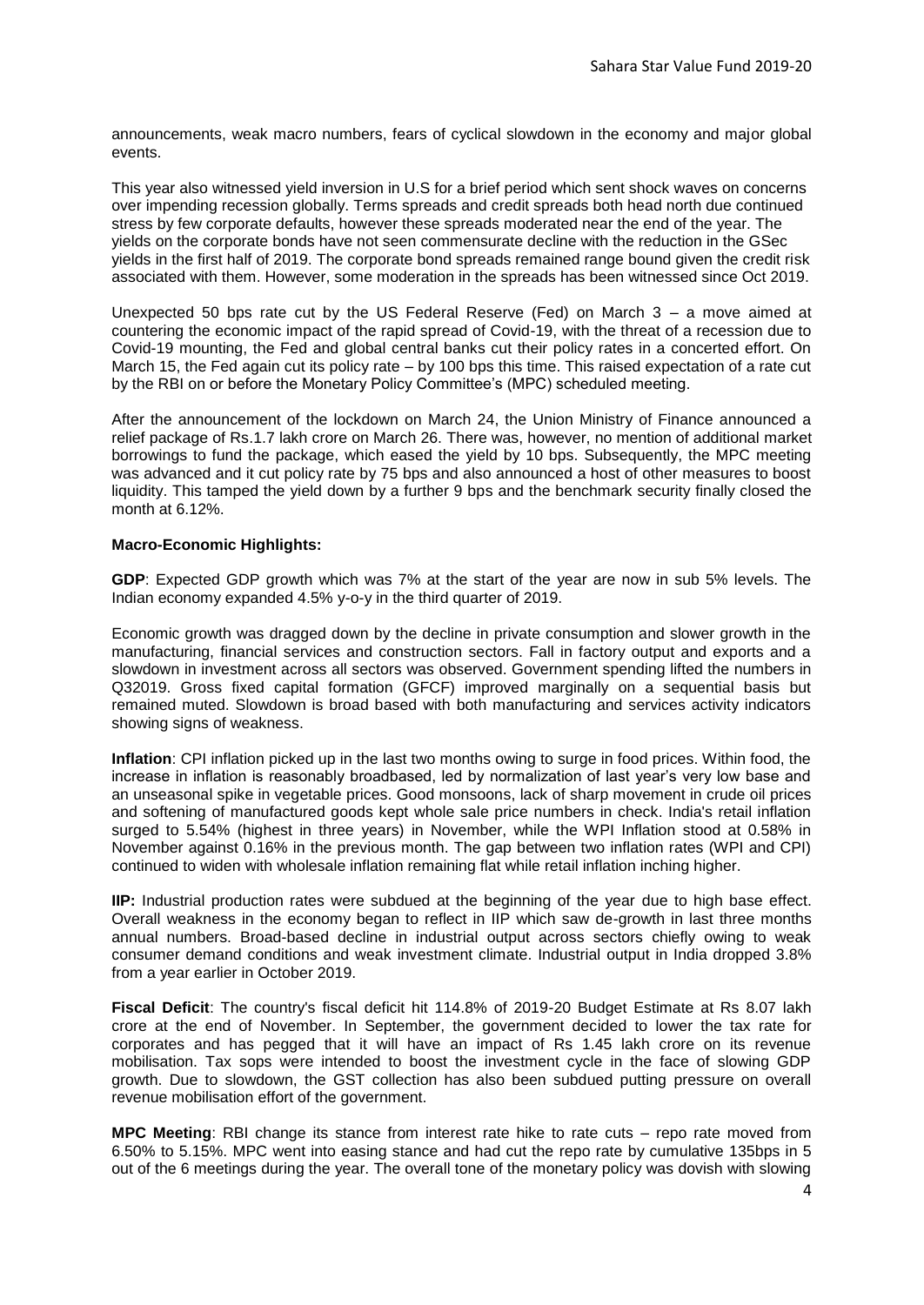growth - both on the global and domestic front - being a major concern. The RBI joined other central banks across the region in easing policy to battle an intensifying global slowdown. With inflation concerns subdued RBI switched to accommodative stance.

### **Outlook for the 2020-2021**

We expect GDP growth to drop to nearing 3.5% in fiscal 2021 compared with an estimated 5% in fiscal 2020. Correction in food inflation, moderate core inflation (given mild economic recovery) and high base effect in the second half will moderate headline inflation next fiscal. Gross market borrowing is estimated to rise to Rs 7.8 lakh crore from Rs 7.1 lakh crore last fiscal. The government plans to raise 62.6% of fiscal 2021 borrowing in the first half, similar to the proportion borrowed in the previous fiscal. A sharp reduction in nominal GDP growth, slow tax collection growth and ambitious disinvestment target could be challenges to meeting the fiscal deficit target for fiscal 2021.The impact of the Rs 1.7 lakh crore (~0.8% of GDP) stimulus is difficult to ascertain now since it depends on the extent of the government's reorientation and successful implementation.

## **1. Scheme Performance, Future Outlook and Operations of Sahara Star Value Fund Returns:**

| Performance as of March 27, 2020   | l year    | <b>Since</b><br>inception | <b>Inception Date</b>                           |
|------------------------------------|-----------|---------------------------|-------------------------------------------------|
| Sahara Star Value Fund(%)- Regular | NА        | 5.94                      | 14 <sup>th</sup> September,<br>2009 (Regular) / |
| Sahara Star Value Fund(%)- Direct  | <b>NA</b> | 7.13                      | 01/01/2013                                      |
| S & P BSE 200 (%)                  | <b>NA</b> | 5.60 / 7.00               | (Direct)                                        |

"The price and redemption value of the units, and income from them, can go up as well as down with the fluctuations in the market value of its underlying investments;"

As on March 27, 2020, the scheme's Net Asset Value stood at Rs.0.30 crores.The net realizable assets was held in cash as on date of winding up of the scheme i.e  $27<sup>th</sup>$  March 2020, to be payable to the unit holders in proportion to their interest in the assets of the scheme.

## **2. Brief Background of Sponsor, Trust and AMC Company**

## **a. Sahara Mutual Fund**

Sahara Mutual Fund (SMF) has been established as a Trust by the Trust Deed (amended from time to time) dated 18th July, 1996 in accordance with the Indian Trusts Act, 1882, and duly registered under the Indian Registration Act, 1908, sponsored by Sahara India Financial Corporation Limited ("SIFCL").

The Trustees have appointed Sahara Asset Management Company Private Limited as the Investment Manager to Sahara Mutual Fund to function as the Investment Manager for all the Schemes of Sahara Mutual Fund. Sahara Mutual Fund was registered with SEBI on 1st October, 1996.

 Sahara Asset Management Company Pvt. Ltd filed an appeal before the Securities Appellate Tribunal (SAT), Mumbai to set aside the said SEBI order. SAT vide its order dated 9th December 2015 granted an interim stay in the matter. SAT vide its order dated 28th July, 2017 dismissed the appeal made by Sahara AMC against the SEBI order dated 28th July, 2015. However, SAT granted 6 weeks stay to approach the Hon'ble Supreme Court in the matter. An appeal was filed on  $7<sup>th</sup>$  September 2017 before the Hon'ble Supreme Court and the appeal was dismissed vide its order dated 23rd October 2017.

SEBI vide its letter dated November 17, 2017 directed the cancellation of 'Certificate of registration' would be effective six months from the date of the Hon'ble Supreme Court order dated 23<sup>rd</sup> October 2017.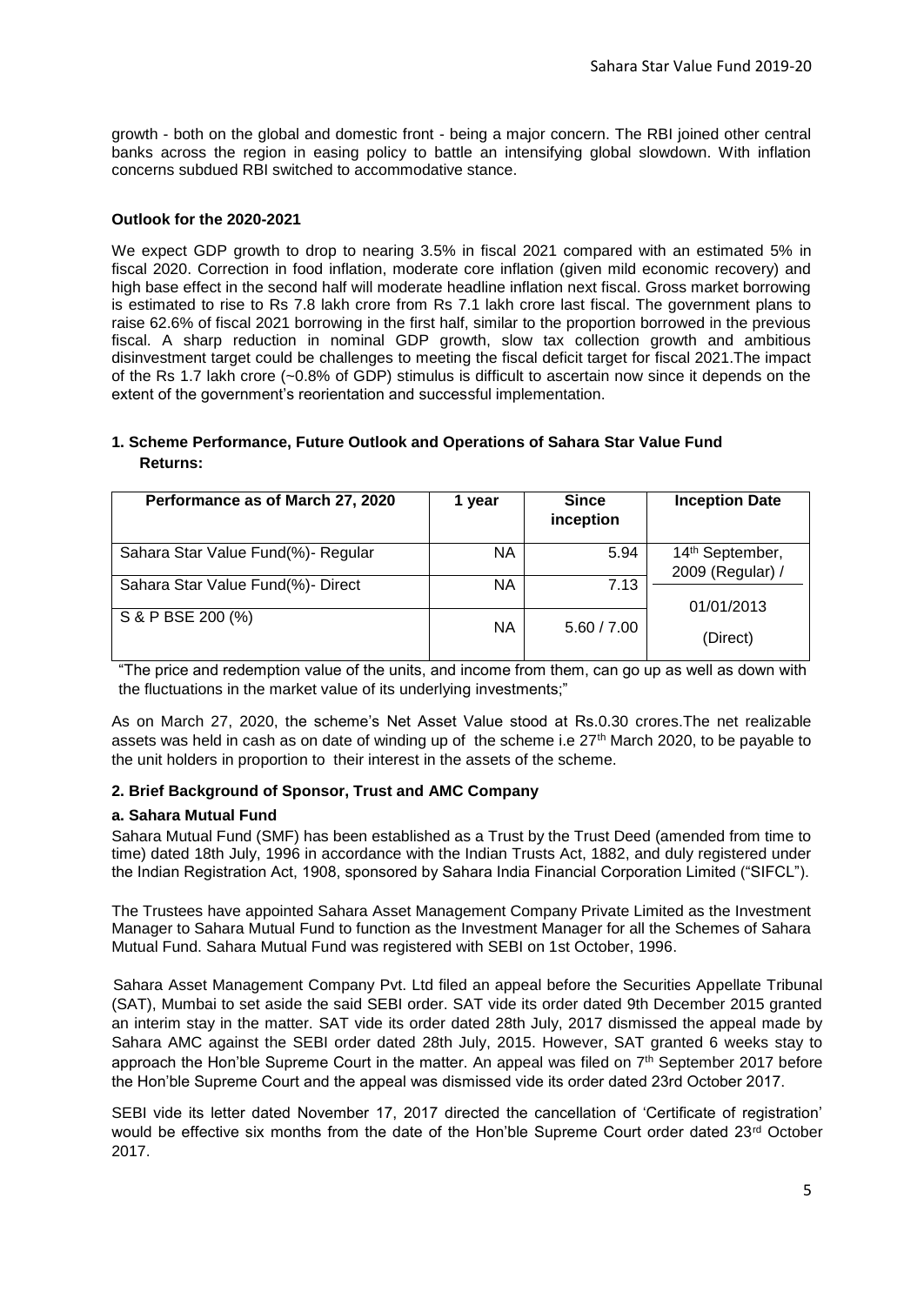Sahara Mutual Fund requested SEBI vide its letter dated 15th January 2018 to extend the date of cancellation of 'Certificate of registration' till July 27<sup>th</sup>, 2018 for giving time for identification of a new sponsor and considering the lock in period of certain unit holders' investments in Sahara Tax Gain Fund.

A new sponsor was identified for Sahara Mutual Fund viz., One Life Capital Advisors Limited.

SEBI vide their letter dated 11<sup>th</sup> April 2018 ordered for winding up all the schemes except Sahara Tax Gain Fund by 21st April 2018. An appeal was filed before SAT for a stay against the SEBI order dated April 11, 2018.

In view of the direction of SAT on  $26<sup>th</sup>$  April 2018, a comprehensive appeal was filed.

SAT vide its order dated  $3<sup>rd</sup>$  May 2018 directed that SEBI shall not enforce the orders impugned in the two appeals till a decision on new sponsor's application is communicated.

The application of One Life Capital Advisors Limited who had offered to be the new Sponsor for Sahara Mutual Fund stands annulled in view of the SEBI Order dated March 4th, 2020.

SEBI vide their letter no SEBI/HO/OW/IMD-II/DoF3/P/2020/8484/01dated March 5<sup>th</sup>, 2020 directed that the Schemes be wound up in line with SEBI order no.WTM/GM/IMD/07/2018-19 dated April 11, 2018.

The Board of Trustees of Sahara Mutual Fund decided to wind up the Scheme/s pursuant to the provisions of Regulation 39(2)(c) of SEBI (Mutual Funds) Regulations, 1996. A notice was published on March 20, 2020 to wind up all the schemes as of March 27, 2020

## **b. Board of Trustees**

The Board of Trustees comprises of two trustees, Mr. S P Srivastava and Mr. M R Siddiqui.

The Board of Trustees is the exclusive owner of the Trust Fund and holds the same in trust for the benefit of the unit holders. The Board of Trustees has been discharging its duties and carrying out the responsibilities as provided in the Regulations and the Trust Deed. The Board of Trustees seeks to ensure that the Fund and the Schemes floated there under are managed by the AMC in accordance with the Trust Deed, the Regulations, directions and guidelines issued by the SEBI, the Stock Exchanges, the Association of Mutual Funds in India and other regulatory agencies.

### **3. Investment Objective of the Scheme.**

The investment objective would be to provide long term capital appreciation by investing predominantly in equity / equity related instruments of select companies based on value parameters

## **4. Significant Accounting Policies:**

The Balance Sheet and the Revenue Account together with the notes thereon have been prepared in accordance with the accounting policies and standards specified in the Ninth Schedule of the Securities and Exchange Board of India (Mutual Funds) Regulations, 1996 and amendments thereto, as applicable.

## **5. Unclaimed Dividends and Redemptions**

| <b>Scheme Name</b>     | No of            | Unclaimed      | No of            | Unclaimed               |
|------------------------|------------------|----------------|------------------|-------------------------|
|                        | <b>Investors</b> | Dividend (Rs.) | <b>Investors</b> | <b>Redemption (Rs.)</b> |
| Sahara Star Value Fund | 6                | 9633.87        |                  | 122130.55               |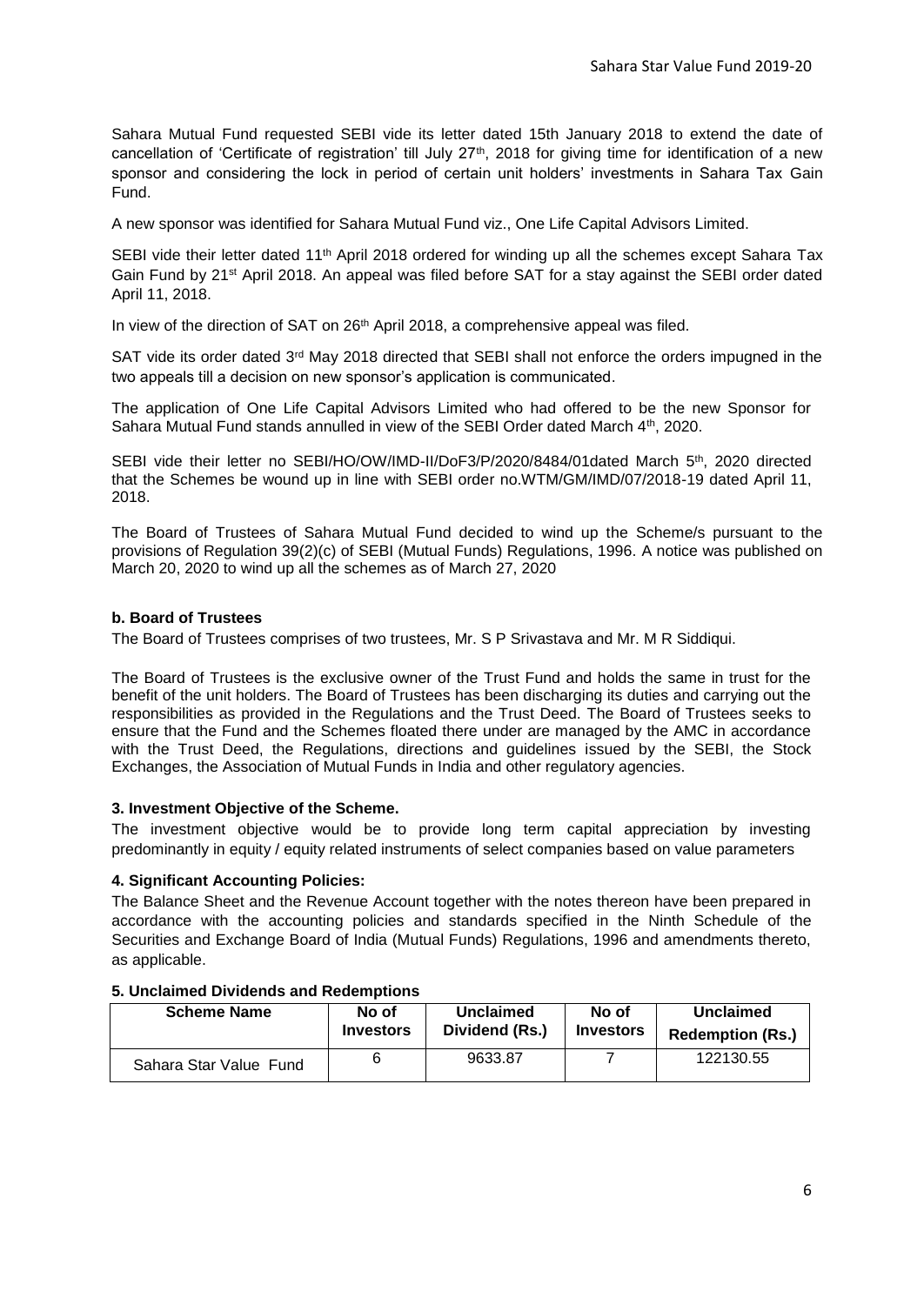# **6. Disclosure of investor complaints for the year 2019-20**

Total Number of Folios under all schemes: 7242

|                           |                                                                  |                                                                         |                                             | Action on (a) and (b)    |                |                              |                    |                |             |                |                |                                 |
|---------------------------|------------------------------------------------------------------|-------------------------------------------------------------------------|---------------------------------------------|--------------------------|----------------|------------------------------|--------------------|----------------|-------------|----------------|----------------|---------------------------------|
| Complaint Type of<br>Code | Complaint#                                                       | $(a)$ No. of<br>Complaints complaints<br>pending at<br>the<br>beginning | (b) No of<br>received<br>during<br>the year | Resolved                 |                |                              | *Non<br>Actionable | Pending        |             |                |                |                                 |
|                           |                                                                  | of the year                                                             |                                             | Within 30-<br>30<br>Days | 60             | 60-<br>180<br>Days Days days | Beyond<br>180      |                | $0 - 3$     | $3 - 6$ 6-9    |                | $9 - 12$<br>mths mths mths mths |
| I A                       | Non receipt<br>οf<br>Dividend on<br>Units                        | $\mathbf 0$                                                             | 1                                           | 1.                       | 0              | 0                            | 0                  | $\mathbf 0$    | 0           | 0              | $\Omega$       | $\mathbf{0}$                    |
| IB                        | Interest on<br>delayed<br>payment of<br>Dividend                 | $\overline{0}$                                                          | $\overline{0}$                              | $\mathbf 0$              | $\overline{0}$ | $\mathbf 0$                  | $\overline{0}$     | $\mathbf 0$    | $\mathbf 0$ | 0              | $\mathbf 0$    | $\mathbf{0}$                    |
| IC                        | Non receipt<br>of<br>Redemption<br>Proceeds                      | $\overline{0}$                                                          | 18                                          | 18                       | $\mathbf 0$    | $\overline{0}$               | $\overline{0}$     | $\overline{0}$ | 0           | $\overline{0}$ | $\overline{0}$ | $\overline{0}$                  |
| ID                        | Interest on<br>delayed<br>Payment of<br>Redemption               | $\mathbf 0$                                                             | $\mathbf 0$                                 | $\mathbf 0$              | $\mathbf 0$    | $\mathbf 0$                  | $\overline{0}$     | $\mathbf 0$    | $\mathbf 0$ | $\overline{0}$ | $\Omega$       | $\mathbf 0$                     |
| II A                      | Non receipt<br>of Statement<br>of<br>Account/Unit<br>Certificate | $\mathbf 0$                                                             | $\mathbf{1}$                                | 1                        | $\mathbf 0$    | $\mathbf 0$                  | $\mathbf 0$        | $\mathbf 0$    | $\mathbf 0$ | $\mathbf 0$    | $\mathbf 0$    | $\mathbf 0$                     |
| II B                      | Discrepancy<br>in<br>Statement of<br>Account                     | $\mathbf 0$                                                             | $\overline{0}$                              | $\mathbf 0$              | $\mathbf 0$    | $\mathbf 0$                  | $\mathbf 0$        | $\overline{0}$ | $\mathbf 0$ | 0              | $\overline{0}$ | $\mathbf 0$                     |
| II C                      | Data<br>corrections in<br>Investor<br>details                    | $\mathbf 0$                                                             | $\mathbf 0$                                 | $\mathbf 0$              | $\mathbf 0$    | $\mathbf 0$                  | $\mathbf 0$        | $\mathbf 0$    | 0           | $\mathbf 0$    | $\mathbf 0$    | $\mathbf 0$                     |
| II D                      | Non receipt<br>of Annual<br>Report<br>/Abridged<br>Summary       | $\mathbf 0$                                                             | $\mathbf 0$                                 | $\mathbf 0$              | $\mathbf 0$    | $\mathbf 0$                  | $\mathbf 0$        | $\mathbf 0$    | $\mathbf 0$ | $\overline{0}$ | $\mathbf 0$    | $\mathbf 0$                     |
| III A                     | Wrong<br>switch<br>between<br>Schemes                            | $\overline{0}$                                                          | $\overline{0}$                              | $\mathbf 0$              | $\mathbf 0$    | $\pmb{0}$                    | $\mathbf 0$        | $\mathbf 0$    | $\mathbf 0$ | $\mathbf 0$    | $\mathbf 0$    | $\mathbf 0$                     |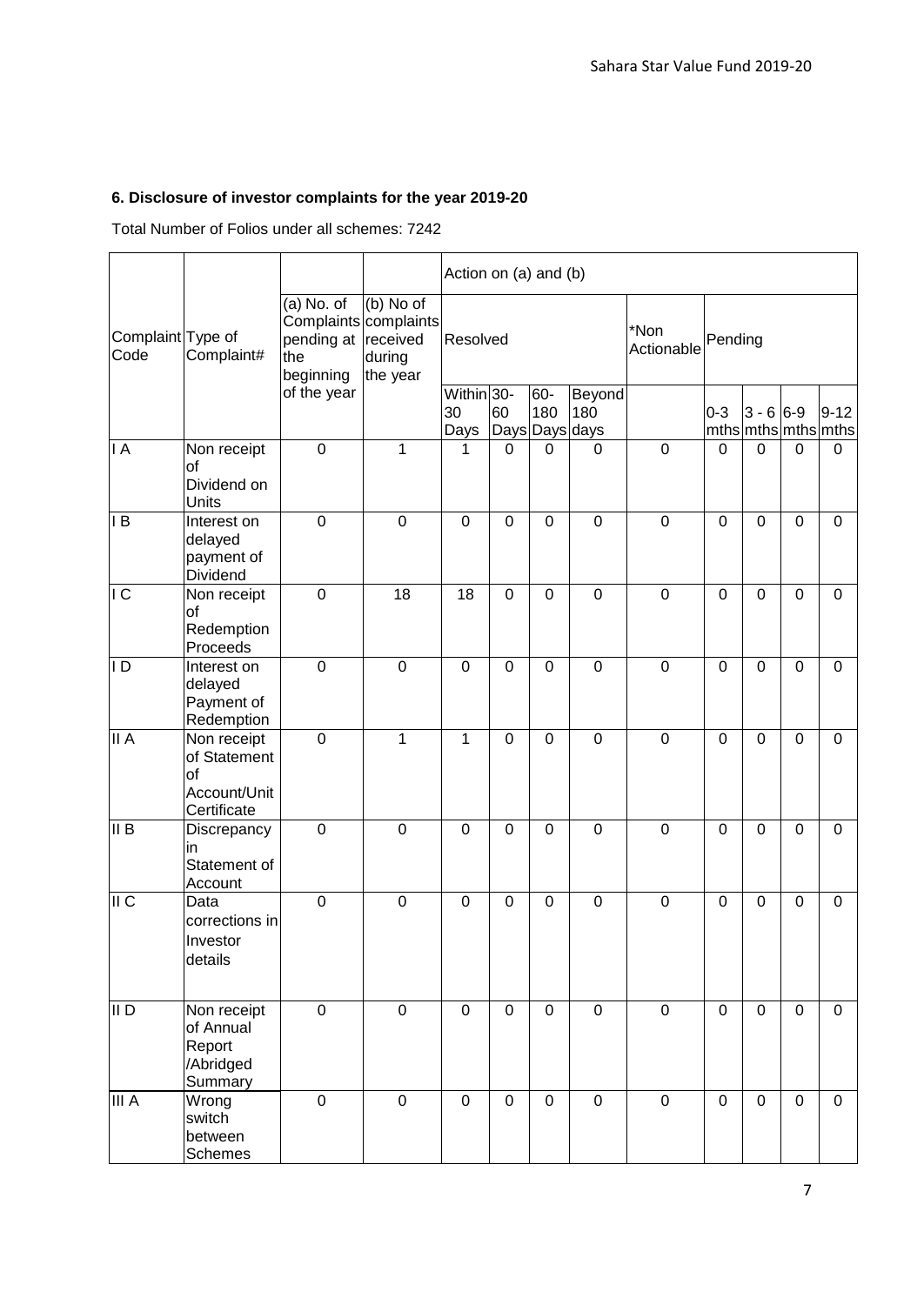| III B                       | Unauthorized<br>switch<br>between<br><b>Schemes</b>                                           | $\mathbf 0$    | $\overline{0}$ | 0           | $\Omega$ | $\Omega$ | $\Omega$       | $\mathbf 0$ | 0        | $\Omega$ | $\Omega$ | 0           |
|-----------------------------|-----------------------------------------------------------------------------------------------|----------------|----------------|-------------|----------|----------|----------------|-------------|----------|----------|----------|-------------|
| $\overline{\mathsf{III C}}$ | Deviation<br>from<br>Scheme<br>attributes                                                     | $\mathbf 0$    | $\overline{0}$ | $\mathbf 0$ | $\Omega$ | $\Omega$ | $\overline{0}$ | $\mathbf 0$ | 0        | $\Omega$ | $\Omega$ | $\mathbf 0$ |
| III D                       | Wrong or<br><b>Excess</b><br>charges/load                                                     | $\overline{0}$ | $\overline{0}$ | $\mathbf 0$ | $\Omega$ | $\Omega$ | $\overline{0}$ | $\mathbf 0$ | 0        | $\Omega$ | $\Omega$ | $\mathbf 0$ |
| III E                       | Non<br>Updation of<br>changes<br>viz. address,<br>PAN, bank<br>details,<br>nomination,<br>etc | $\mathbf 0$    | 1              | 1           | 0        | $\Omega$ | $\mathbf 0$    | $\mathbf 0$ | 0        | 0        | $\Omega$ | 0           |
| IV                          | Others**                                                                                      | $\Omega$       | 19             | 19          | $\Omega$ | $\Omega$ | $\Omega$       | $\mathbf 0$ | $\Omega$ | $\Omega$ | $\Omega$ | $\Omega$    |

# including against its authorized persons/ distributors/ employees etc.

\*Non actionable means the complaint that are incomplete / outside the scope of the mutual fund **Others** \*\* (1)

### SCORES Complaints:

Does not pertain to Sahara Mutual Fund (Non receipt of Sahara Bond schemes maturity amount)

## **7. Role of Mutual Funds in Corporate Governance of Public Listed Companies**

## **Policy for voting at AGM/EOGM/through E-voting/through Postal Ballot on resolutions recommended by investee companies Introduction**

Sahara Asset Management Company Private Limited acts as an Investment Manager ("The AMC") to the schemes of Sahara Mutual Fund ("Fund"). The general voting policy and procedures being followed by the AMC in exercising the voting rights ("Voting Policy") is given hereunder.

## **Philosophy and Guidelines of Voting Policy:**

The AMC has a dual responsibility of a prudent Fund Manager investing investors' money as well as of an entity performing the responsibility of protecting the investors' interest. As part of the management of funds, irrespective of the scheme, the AMC ensures that investments are made in companies that meet investment norms. It is expected that the investee company adheres to proper corporate governance standards. The voting policy for the investee companies by the AMC is as under:

The AMC shall deal with voting on case to case basis. For this purpose, the AMC shall review various notices of AGM/EOGM/Postal Ballot received from the investee companies from time to time and take appropriate voting decision (for, against, abstain) with respect to the each resolution recommended by the management/ shareholders of the companies. The AMC would generally agree with the management of the Investee Company on routine matters, but may object by voting against or abstain, if it believes that it has insufficient information or there is conflict of interests or the interest of the shareholders and /or the unit holders' interests are prejudiced in any manner.

As regards non-routine items, the Fund Manager (Equity) in consultation with the Compliance Officer shall review each of such cases and take a decision to vote. In case the AMC is against any nonroutine item, it may decide to attend the meeting and vote against that item. In some other such cases, it may decide to abstain based on one or more of the factors like our small holding in the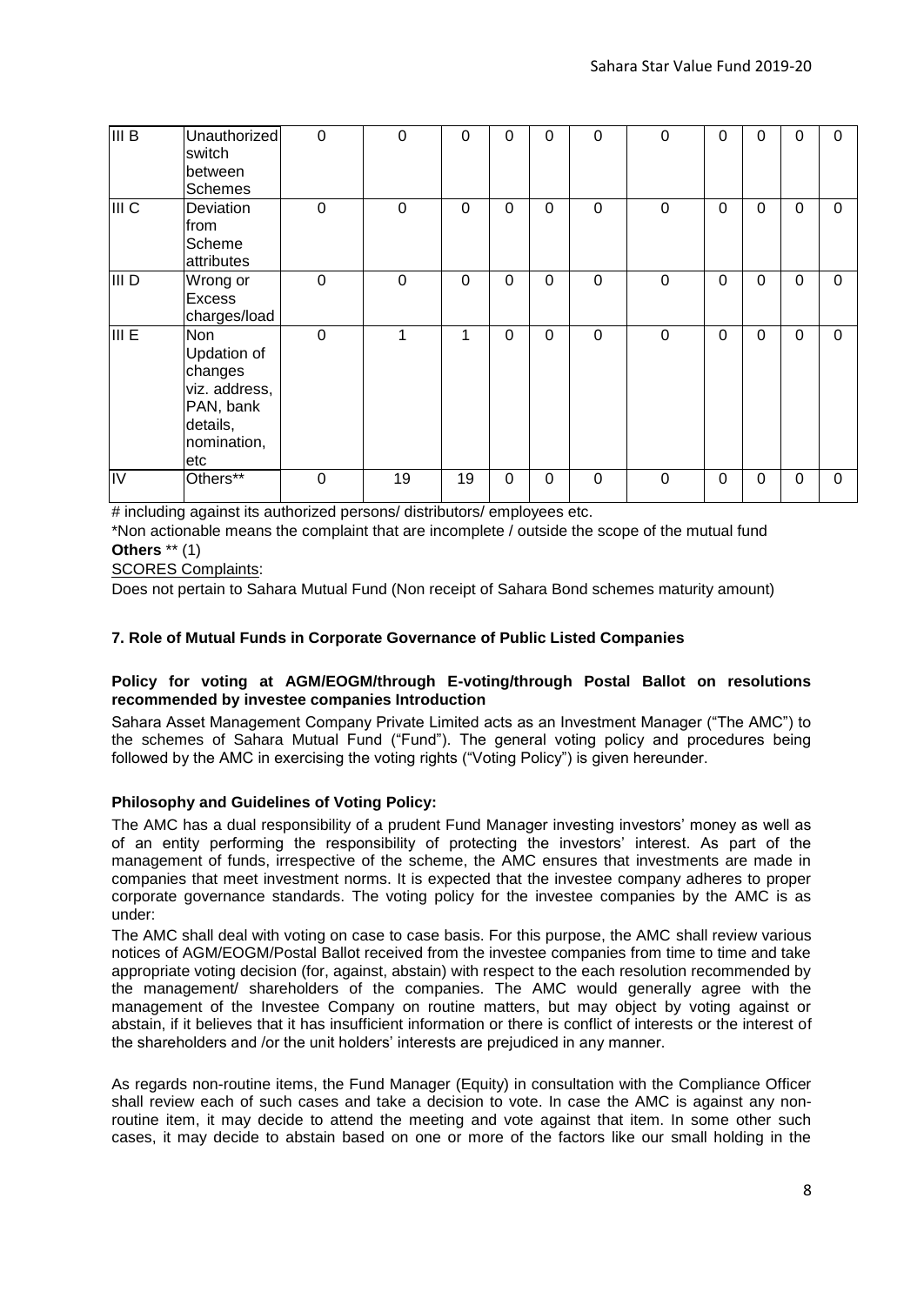company, location of the venue of meeting, time/cost involved etc. For these instances, the reasons for non-attendance will be recorded.

As per the decision taken by the AMC, it may depute an authorized person to attend and vote at AGM/EOGM/through E-Voting/ through Postal Ballot appropriately keeping in mind the interest of unit holders. AMC would maintain a record on the AGM/EOGM voting related matters.

### **Disclosure of Voting policy and Maintenance of Records:**

This Policy on voting at AGM/EOGM/ through e-voting/ through postal ballot and suitable disclosure thereof is available on the website **(www.saharamutual.com) of the Mutual Fund.**

**Note:** For details of voting in the AGMs of the investee companies for the financial year 2019-20, unit holders can log on to the website **(www.saharamutual.com)** of the Fund. Further the said details are also available in the Annual Report of Sahara Mutual Fund for the period 2019-20. The details of voting shall be emailed/sent as and when requested by the unit holders free of cost.

## **8. Statutory Information.**

- a. The Sponsor is not responsible or liable for any loss resulting from the operation of the Schemes of the Fund beyond their initial contribution of Rs.1 lakh for setting up the Fund.
- b. The price and redemption value of the units, and income from them, can go up as well as down with fluctuations in the market value of its underlying investments.
- c. Full Annual Report is disclosed on the website (www.saharamutual.com) and shall be available for inspection at the Head Office of the Mutual Fund. Present and prospective unit holders can obtain copy of the trust deed, the full Annual Report of the Fund / AMC free of cost.

### **Acknowledgements**

The Trustees would like to thank all the investors for reposing their faith and trust in Sahara Mutual Fund. The Trustees thank the Securities and Exchange Board of India, the Reserve Bank of India, the Sponsor, and the Board of the Sahara Asset Management Company Private Limited for their support, co-operation and guidance during the period.

We are also thankful to the Auditors, Registrar and Transfer Agents, Custodian, Banks, Depositories, AMFI/NISM Certified Distributors, KYC Registration Agencies and other service providers for their continuous support. The Trustees also appreciate the efforts made by the employees of Sahara Asset Management Company Private Limited and place on record their dedication, commitment and wholehearted support throughout the year.

We look forward for your continued support and assure you of our commitment at all times in managing the schemes of Sahara Mutual Fund.

## **For and on behalf of Sahara Mutual Fund**

M R Siddiqui **Trustee** 

**Place:** Mumbai **Date:** August 28, 2020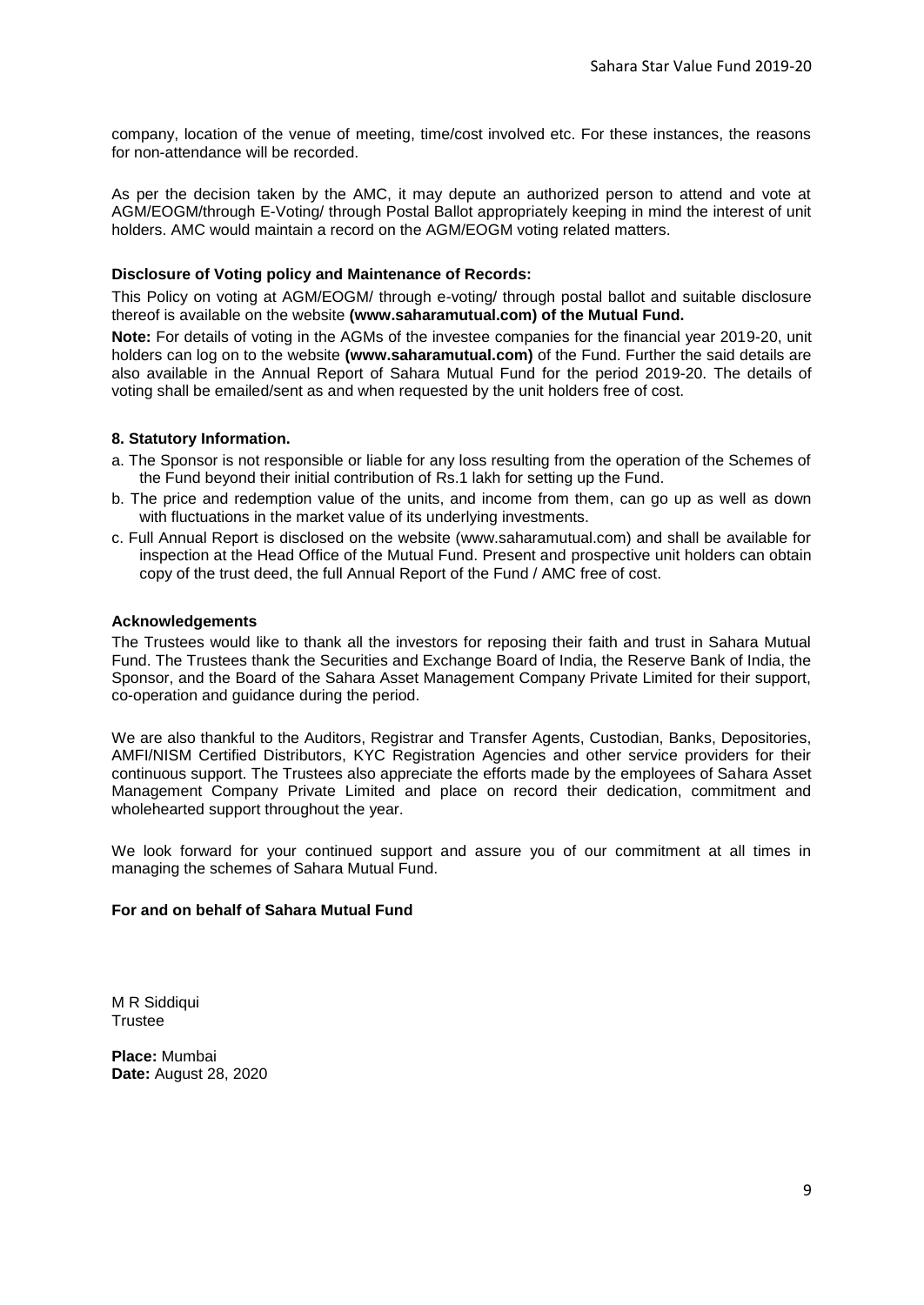## **CERTIFICATE OF THE VOTING REPORTS**

Pursuant to SEBI Circular CIR/IMD/DF/05/2017 dated 24<sup>th</sup> March 2014 read with circular Ref.SEBI/HO/IMD/DF2/P/2016/68 dated 10<sup>th</sup> August, 2016, we have been appointed as "Scrutinizer" in terms of Rule 20(3)(ix) of Companies (Management and Administration) Rules,2014 to certify the voting reports exercised by Sahara Asset Management Company Private Limited for the financial year 31st March, 2020.

We hereby report as under:

- 1. We have verified the voting disclosures made by Sahara Asset Management Company Private Limited (the company) on the basis of the data obtained from the custodian.
- 2. On the basis of the said data, the company was required to exercise its votes on 663 agenda items for the year under review and its voting was as under.

| <b>Voting For/Against/Abstained</b> | No of Agenda Items |
|-------------------------------------|--------------------|
| <b>FOR</b>                          | 662                |
| <b>AGAINST</b>                      |                    |
| <b>ABSTAINED</b>                    |                    |
| TOTAL                               | 663                |

3. On the basis of documentation maintained by the Company, we hereby certify that it has provided a brief rationale for the voting exercised by it and the same is in accordance with the voting policy approved by the Board of Trustees of Sahara Mutual Fund.

This certificate is being issued for submission to the Board of Trustees of Sahara Mutual Fund and to be disclosed in the Annual Report and website of Sahara Mutual Fund in terms of the cited circular CIR/IMD/DF/05/2017 dated 24th March 2014 read with circular Ref. SEBI/HO/IMD/DF2/P/2016/68 dated 10<sup>th</sup> August, 2016.

Mruga Vasavada Practicing Company Secretary ACS: 26793 CP: 9647 UDIN: A026793B000546246 Place: Mumbai Date: 3RD August, 2020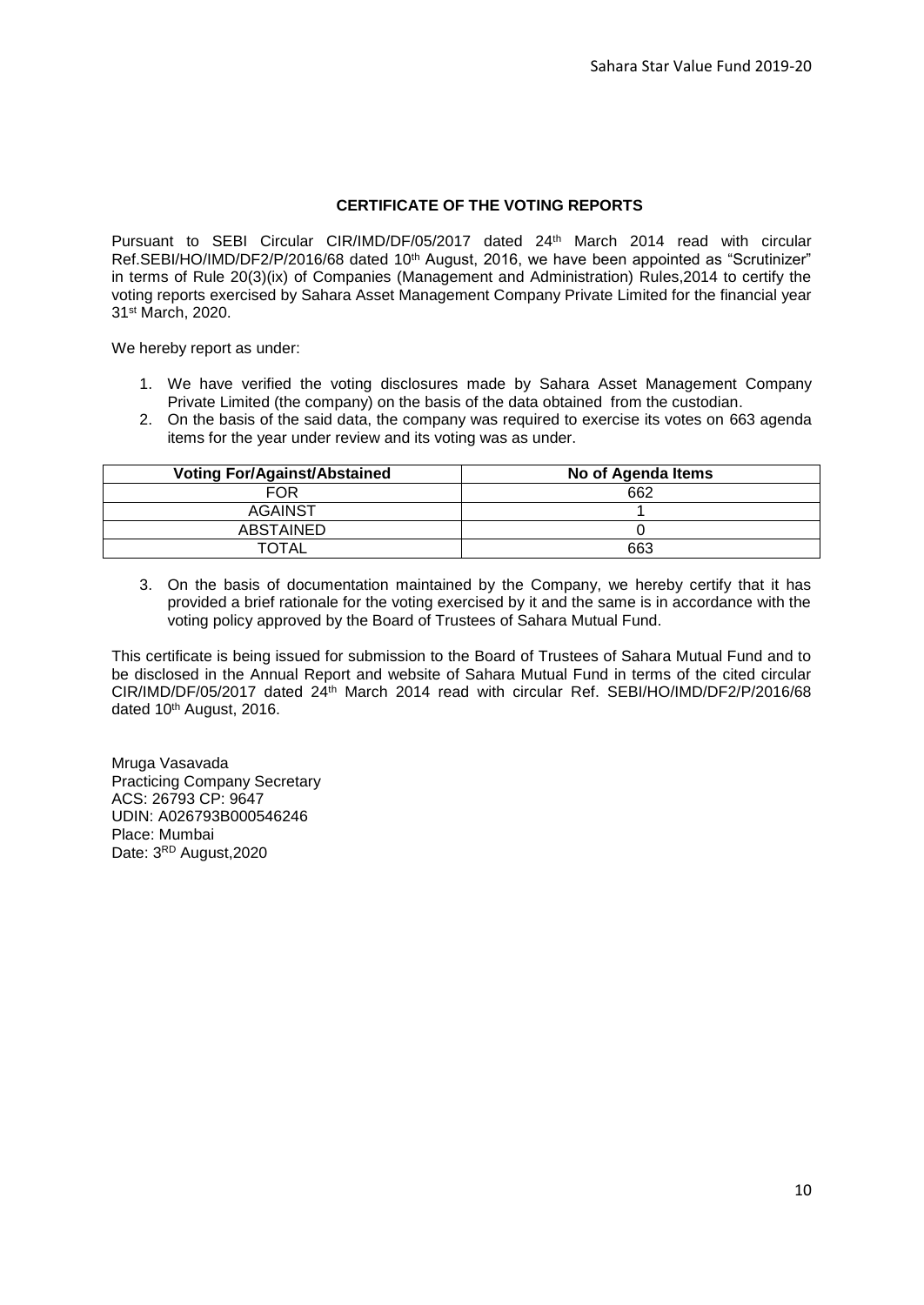## **INDEPENDENT AUDITOR'S REPORT**

To the Trustees of Sahara Mutual Fund- Sahara Star Value Fund

### *Report on the Audit of the Financial Statements*

### **Opinion**

We have audited the accompanying financial statements of **Sahara Mutual Fund – Sahara Star Value Fund** ("the Scheme"), which comprise the Balance Sheet as at March 27, 2020, the Revenue Account for the period from 1<sup>st</sup> April, 2019 to 27<sup>th</sup> March, 2020 and the Cash Flow Statement for the period then ended, and a summary of significant accounting policies and other explanatory information

In our opinion and to the best of our information and according to the explanations given to us, the aforesaid financial statements of the scheme give the information specified in the Ninth Schedule to the Securities and Exchange Board of India (Mutual Funds) Regulations, 1996 and amendments thereto ("the SEBI Regulations"), as applicable, in the manner so required and give a true and fair view in conformity with the accounting principles generally accepted in India:

- (a) in the case of the Balance Sheet, of the state of affairs of the Scheme as at March 27, 2020;
- (b) in the case of the Revenue Account, of the deficit for the period ended on that date.
- (c) in the case of the Cash Flow Statement, of the cash flows for the period ended on that date.

#### **Basis for Opinion**

We conducted our audit of the financial statements in accordance with the Standards on Auditing (SA's) issued by the Institute of Chartered Accountants of India ("ICAI). Our responsibilities under those Standards are further described in the *Auditor's Responsibilities for the Audit of the Financial Statements* section of our report. We are independent of the Trust/Scheme in accordance with the *Code of Ethics* issued by the Institute of Chartered Accountants of India together with the independence requirements that are relevant

to our audit of the financial statements of the Scheme. Our audit has been conducted in accordance with the accounting policies and standards specified in the SEBI Regulations and amendments thereto, as applicable and we have fulfilled our other ethical responsibilities in accordance with these requirements and the Code of Ethics. We believe that the audit evidence we have obtained is sufficient and appropriate to provide a basis for our opinion.

#### **Material Uncertainty Related to Going Concern**

We draw attention to the following matters in the Notes to the financial statements:

- a) Note no. 8.18 (a) which states that SEBI vide their letter no SEBI/HO/OW/IMD-II/DoF3/P/2020/8484/01dated March 5<sup>th</sup>, 2020 directed that the Schemes be wound up.
- b) Note no. 8.18 (b) which states that The Board of Trustees of Sahara Mutual Fund have decided to wind up the Scheme/s pursuant to the provisions of Regulation 39(2)(c) of SEBI (Mutual Funds) Regulations, 1996 with effect from 27<sup>th</sup> March, 2020.

In view of the above the accounts for the period from 1st April, 2019 to 27th March, 2020 have been prepared on "liquidation basis of accounting" and not on a going concern basis.

Our opinion is not modified in respect of the above matter.

### **Responsibilities of the Management and Those Charged with Governance for the Financial Statements**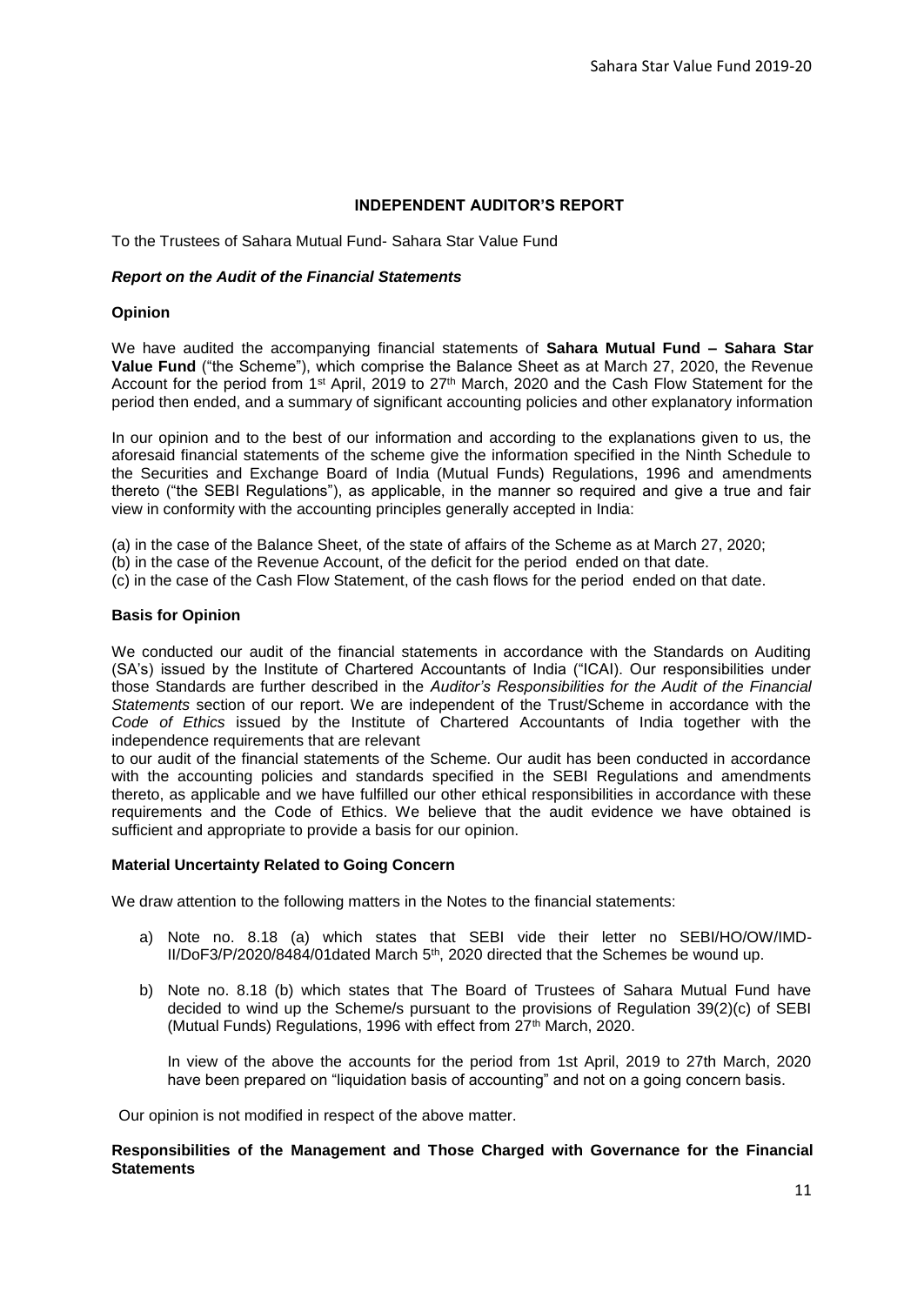The Trustees of Sahara Mutual Fund and the Board of Directors of Sahara Asset Management Company Private Limited (the "Directors") are responsible for the preparation of these financial statements that give a true and fair view of the financial position and financial performance of the Scheme in accordance with the accounting policies and standards specified in the SEBI Regulations and amendments thereto, as applicable. This responsibility also includes maintenance of adequate accounting records for safeguarding the assets of the Scheme and for preventing and detecting frauds and other irregularities; selection and application of appropriate accounting policies; making judgements and estimates that are reasonable and prudent; and design, implementation and maintenance of adequate internal financial controls, that were operating effectively for ensuring the accuracy and completeness of the accounting records, relevant to the preparation and presentation of the financial statements that give a true and fair view and are free from material misstatement, whether due to fraud or error.

Consequent upon the directions in the SEBI letter dated 5<sup>th</sup> March, 2020 and the decision of the Trustees to comply with the SEBI directions, the Scheme has been wound up on  $27<sup>th</sup>$  March, 2020 and the financial statements have been prepared on liquidation basis of accounting.

Those charged with Governance are also responsible for overseeing the Scheme's financial reporting process.

## **Auditor's Responsibility for the Audit of the Financial Statements**

Our objectives are to obtain reasonable assurance about whether the standalone financial statements as a whole are free from material misstatement, whether due to fraud or error, and to issue an auditor's report that includes our opinion. Reasonable assurance is a high level of assurance but is not a guarantee that an audit conducted in accordance with SAs will always detect a material misstatement when it exists. Misstatements can arise from fraud or error and are considered material if, individually or in the aggregate, they could reasonably be expected to influence the economic decisions of users taken on the basis of these standalone financial statements.

As part of an audit in accordance with SAs, we exercise professional judgment and maintain professional skepticism throughout the audit. We also:

• Identify and assess the risks of material misstatement of the standalone financial statements, whether due to fraud or error, design and perform audit procedures responsive to those risks, and obtain audit evidence that is sufficient and appropriate to provide a basis for our opinion. The risk of not detecting a material misstatement resulting from fraud is higher than for one resulting from error, as fraud may involve collusion, forgery, intentional omissions, misrepresentations, or the override of internal control.

• Obtain an understanding of internal financial controls relevant to the audit in order to design audit procedures that are appropriate in the circumstances, but not for the purpose of expressing an opinion on effectiveness of the Company's internal financial controls.

• Evaluate the appropriateness of accounting policies used and the reasonableness of accounting estimates and related disclosures made by management.

• Conclude on the appropriateness of management's use of the going concern basis of accounting and, based on the audit evidence obtained, whether a material uncertainty exists related to events or conditions that may cast significant doubt on the ability of the Company to continue as a going concern. If we conclude that a material uncertainty exists, we are required to draw attention in our auditor's report to the related disclosures in the standalone financial statements or, if such disclosures are inadequate, to modify our opinion. Our conclusions are based on the audit evidence obtained up to the date of our auditor's report. However, future events or conditions may cause the Company to cease to continue as a going concern.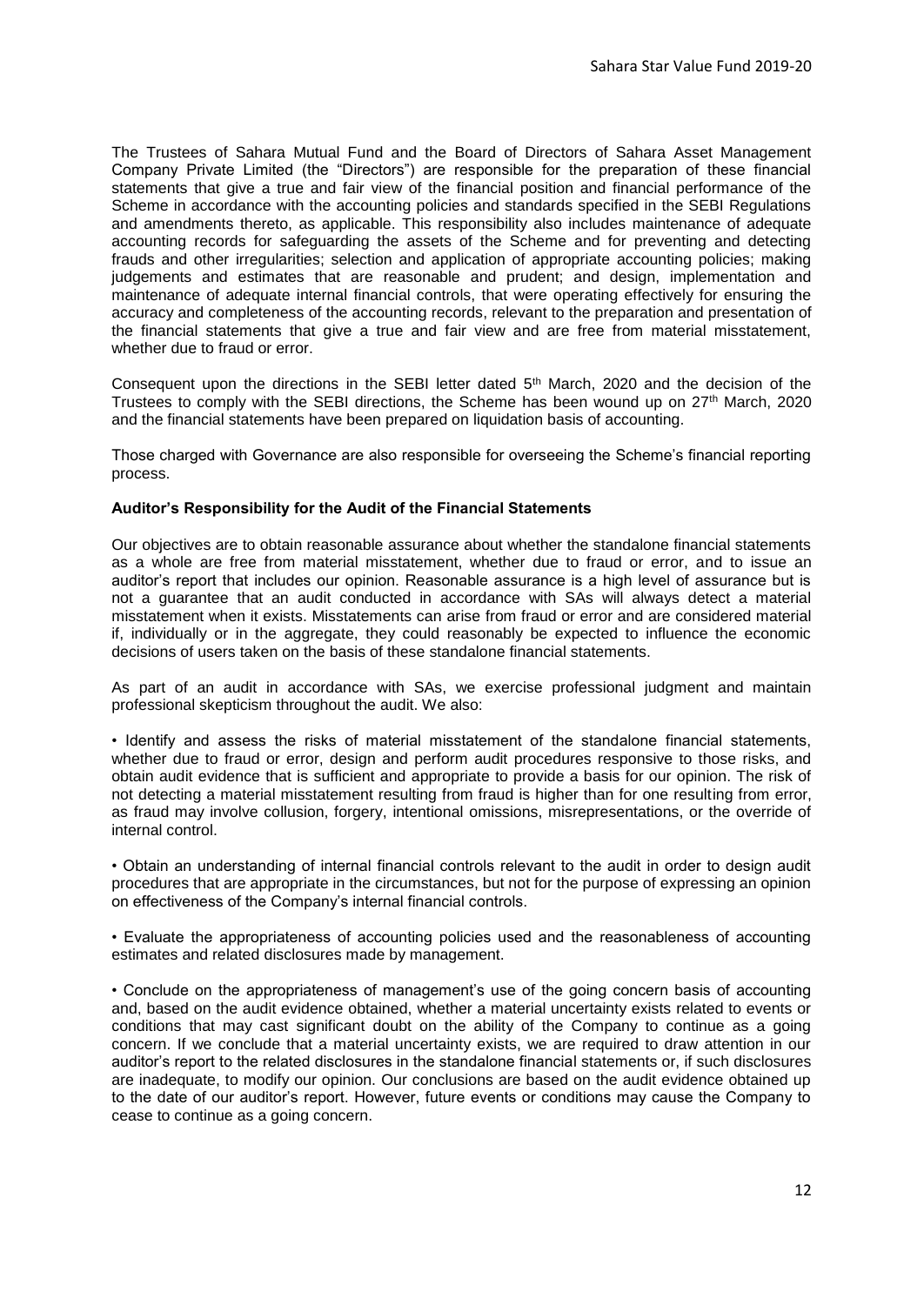• Evaluate the overall presentation, structure and content of the standalone financial statements, including the disclosures, and whether the standalone financial statements represent the underlying transactions and events in a manner that achieves fair presentation.

We communicate with those charged with governance regarding, among other matters, the planned scope and timing of the audit and significant audit findings, including any significant deficiencies in internal control that we identify during our audit.

We also provide those charged with governance with a statement that we have complied with relevant ethical requirements regarding independence, and to communicate with them all relationships and other matters that may reasonably be thought to bear on our independence, and where applicable, related safeguards.

## *Report on Other Legal and Regulatory Requirements*

As required by the Securities and Exchange Board of India (Mutual Funds) Regulations, 1996 and amendments thereto, as applicable, we report that:

a) We have sought and obtained all the information and explanations, which to the best of our knowledge and belief were necessary for the purpose of our audit.

b) The Balance Sheet and Revenue Account dealt with by this Report are in agreement with the books of accounts of the Scheme.

c) The statement of account has been prepared in accordance with the accounting policies and standards specified in the SEBI Regulations and amendments thereto, as applicable.

d) We have reviewed the Valuation Policy being followed for the schemes of Sahara Mutual Fund. The Valuation Policy implemented for the Scheme is in line with the SEBI guidelines issued in this regard.

#### **For Chaturvedi & Partners.** *Chartered Accountants*

(Firm's Registration No. 307068E)

Khyati Shah (Partner) Mem. No. 117510

ICAI UDIN: 20117510AAAABE2017

Place: Mumbai Date: August 28, 2020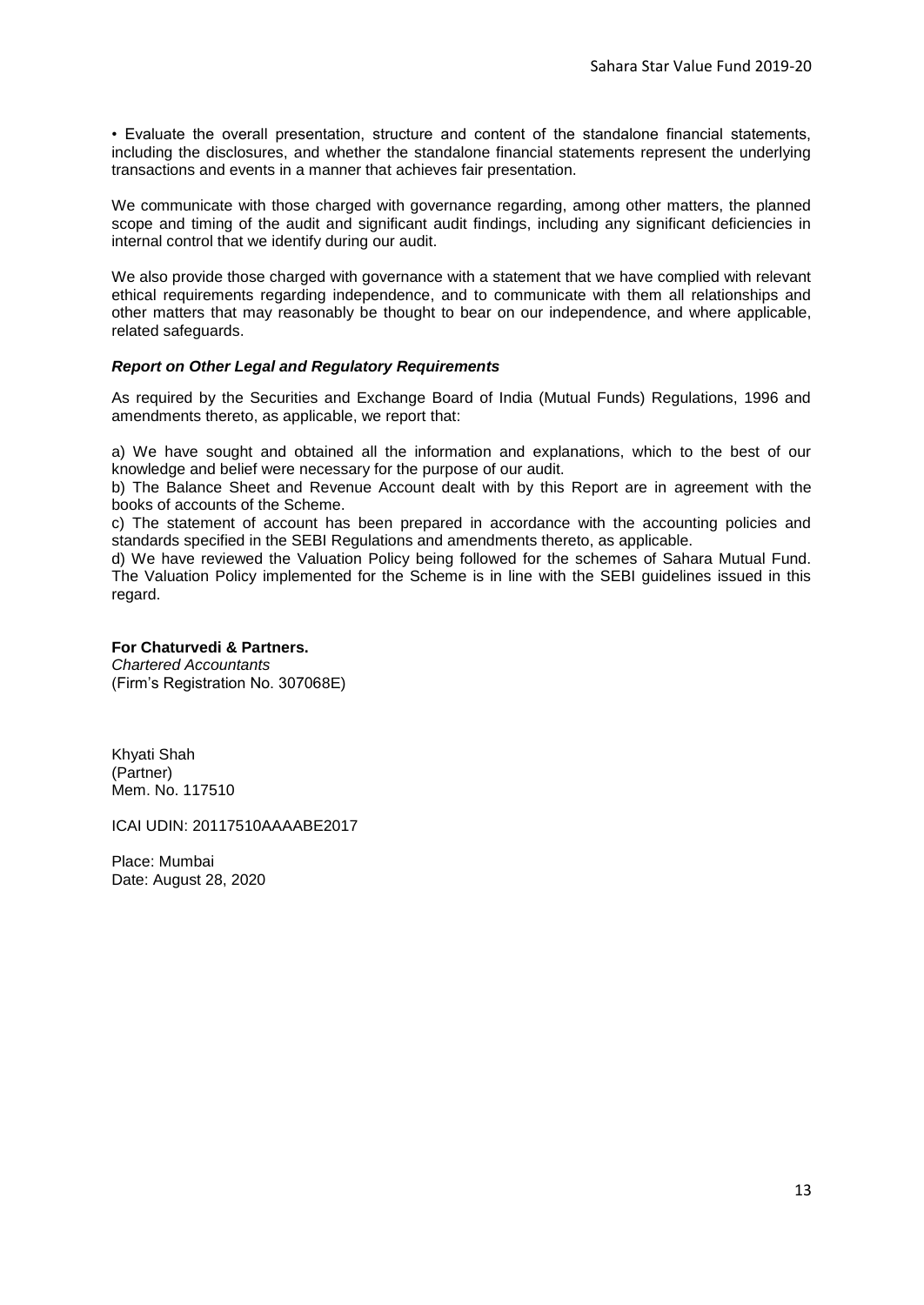|                |                                                   |                     | <b>Rupees in</b><br>Lakhs |  |  |
|----------------|---------------------------------------------------|---------------------|---------------------------|--|--|
|                | <b>Sahara Star Value Fund</b>                     | As at               | As at                     |  |  |
|                |                                                   | ended<br>27/03/2020 | ended<br>31/03/2019       |  |  |
|                | <b>LIABILITIES</b>                                |                     |                           |  |  |
| 1              | <b>Unit Capital</b>                               | 17.56               | 19.77                     |  |  |
|                |                                                   |                     |                           |  |  |
| $\overline{2}$ | <b>Reserves &amp; Surplus</b>                     |                     |                           |  |  |
| 2.1            | <b>Unit Premium Reserves</b>                      | (4.09)              | (4.51)                    |  |  |
| 2.2            | <b>Unrealised Appreciation Reserve</b>            |                     | 4.07                      |  |  |
| 2.3            | <b>Other Reserves</b>                             | 16.37               | 24.85                     |  |  |
|                |                                                   |                     |                           |  |  |
| 3              | Loans & Borrowings                                | ٠                   | ٠                         |  |  |
|                |                                                   |                     |                           |  |  |
| 4              | <b>Current Liabilities &amp; Provisions</b>       |                     |                           |  |  |
| 4.1            | Provision for doubtful Income/Deposits            |                     |                           |  |  |
| 4.2            | <b>Other Current Liabilities &amp; Provisions</b> | 1.51                | 1.27                      |  |  |
|                | <b>TOTAL</b>                                      | 31.35               | 45.45                     |  |  |
|                |                                                   |                     |                           |  |  |
|                | <b>ASSETS</b>                                     |                     |                           |  |  |
|                |                                                   |                     |                           |  |  |
| 1              | <b>Investments</b>                                |                     |                           |  |  |
| 1.1.           | <b>Listed Securities:</b>                         |                     |                           |  |  |
| 1.1.1          | <b>Equity Shares</b>                              |                     | 40.56                     |  |  |
| 1.1.2          | <b>Preference Shares</b>                          | $\blacksquare$      |                           |  |  |
| 1.1.3          | <b>Equity Linked Debentures</b>                   |                     | ۰                         |  |  |
| 1.1.4          | Other Debentures & Bonds                          |                     |                           |  |  |
| 1.1.5          | <b>Securitised Debt securities</b>                |                     | ۰.                        |  |  |
|                |                                                   |                     |                           |  |  |
| 1.2            | <b>Securities Awaited Listing:</b>                |                     |                           |  |  |
| 1.2.1          | <b>Equity Shares</b>                              |                     |                           |  |  |
| 1.2.2          | Preference Shares                                 |                     |                           |  |  |
| 1.2.3          | <b>Equity Linked Debentures</b>                   |                     |                           |  |  |
| 1.2.4          | Other Debentures & Bonds                          |                     |                           |  |  |
| 1.2.5          | <b>Securitised Debt securities</b>                |                     |                           |  |  |
|                |                                                   |                     |                           |  |  |
| 1.3            | <b>Unlisted Securities</b>                        |                     |                           |  |  |
| 1.3.1          | <b>Equity Shares</b>                              |                     |                           |  |  |
| 1.3.2          | Preference Shares                                 |                     |                           |  |  |

## **ABRIDGED BALANCE SHEET AS AT 27th MARCH 2020**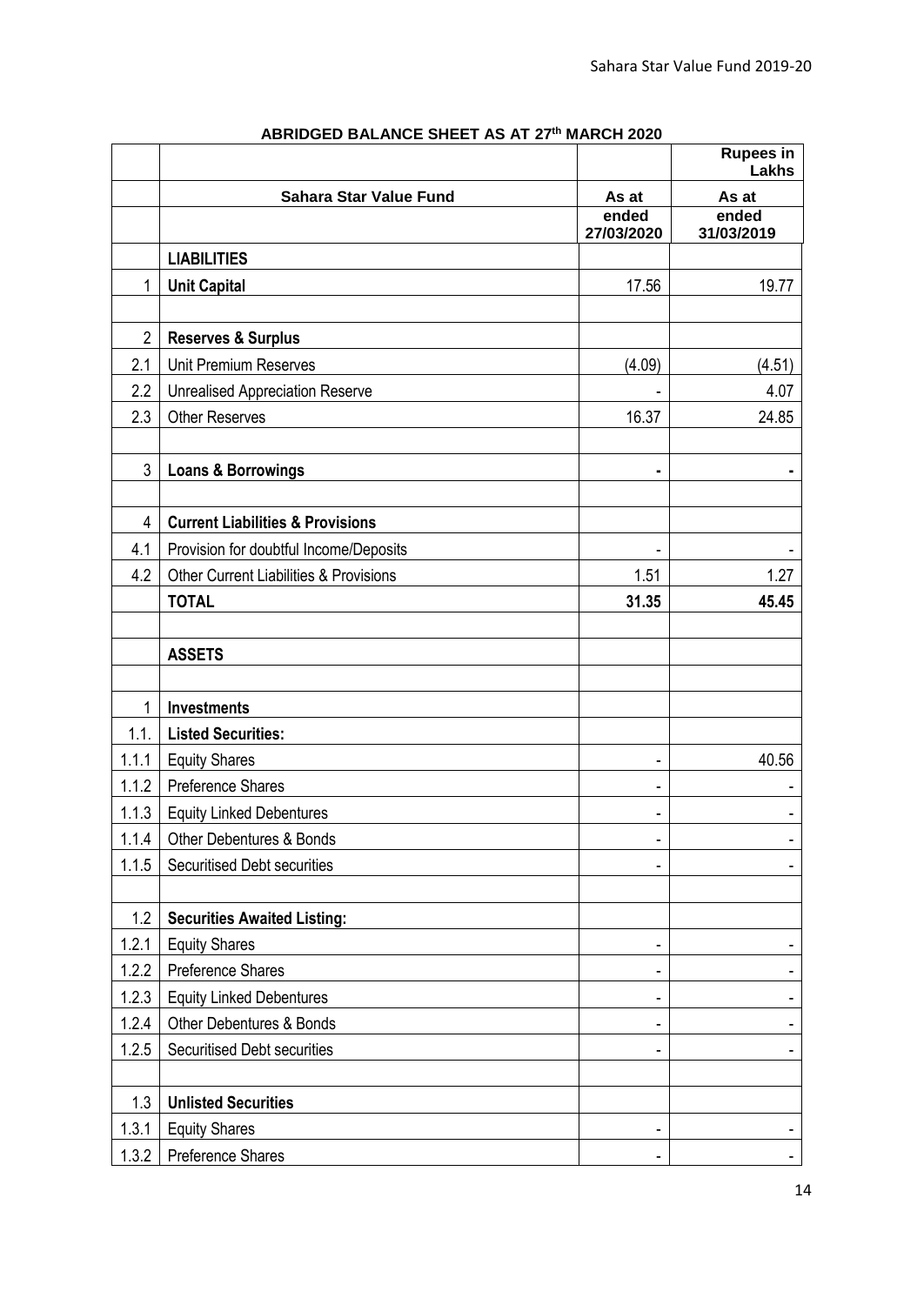| 1.3.3          | <b>Equity Linked Debentures</b>                        |       |                          |
|----------------|--------------------------------------------------------|-------|--------------------------|
| 1.3.4          | <b>Other Debentures &amp; Bonds</b>                    |       |                          |
| 1.3.5          | <b>Securitised Debt securities</b>                     |       |                          |
|                |                                                        |       |                          |
| 1.4            | <b>Government Securities</b>                           |       | $\overline{\phantom{a}}$ |
| 1.5            | <b>Treasury Bills</b>                                  | ۰     |                          |
| 1.6            | <b>Commercial Paper</b>                                |       |                          |
| 1.7            | Certificate of Deposits                                |       |                          |
| 1.8            | <b>Bill Rediscounting</b>                              |       |                          |
| 1.9            | Units of Domestic Mutual Fund                          |       |                          |
| 1.10           | <b>Foreign Securities</b>                              |       |                          |
|                | <b>Total Investments</b>                               |       | 40.57                    |
|                |                                                        |       |                          |
| $\overline{2}$ | <b>Deposits</b>                                        |       |                          |
|                |                                                        |       |                          |
| 3              | <b>Other Current Assets</b>                            |       |                          |
| 3.1            | Cash & Bank Balance                                    | 30.27 | 3.81                     |
| 3.2            | Reverse Repo Lending                                   |       |                          |
| 3.3            | Collateralized Borrowing and Lending Obligation (CBLO) |       |                          |
| 3.4            | <b>Others</b>                                          | 1.08  | 1.07                     |
|                |                                                        |       |                          |
| $\overline{4}$ | <b>Deferred Revenue Expenditure</b>                    |       |                          |
|                | (to the extent not written off)                        |       |                          |
|                | <b>TOTAL</b>                                           | 31.35 | 45.45                    |

Notes to Accounts - Annexure I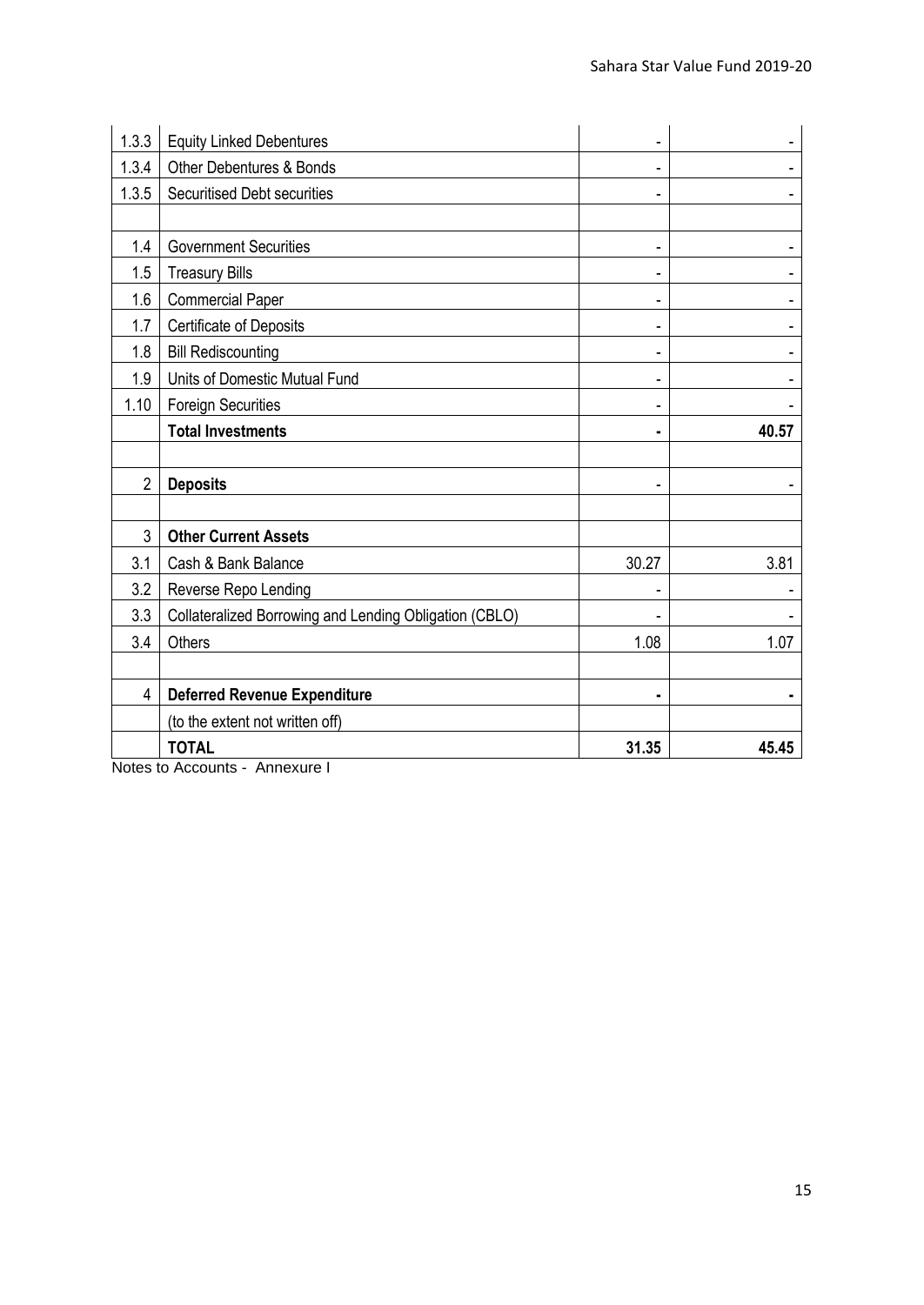|                |                                                                            | <b>Current</b>   | (Rupees in Lakns)<br><b>Previous</b> |
|----------------|----------------------------------------------------------------------------|------------------|--------------------------------------|
|                |                                                                            | Year / Period    | Year / Period                        |
|                | Sahara Star Value Fund                                                     | ended 27/03/2020 | ended 31/03/2019                     |
|                |                                                                            |                  |                                      |
| 1              | <b>INCOME</b>                                                              |                  |                                      |
| 1.1            | Dividend                                                                   | 0.50             | 0.38                                 |
| 1.2            | Interest                                                                   | 0.01             | 0.01                                 |
| 1.3            | Realised Gain / (Loss) on Foreign                                          |                  |                                      |
|                | <b>Exchange Transactions</b><br>Realised Gains / (Losses) on Interscheme   |                  |                                      |
| 1.4            | sale of investments                                                        | $\blacksquare$   |                                      |
| 1.5            | Realised Gains / (Losses) on External<br>sale / redemption of investments  | (9.03)           | 11.45                                |
| 1.6            | Realised Gains / (Losses) on Derivative<br>Transactions                    |                  |                                      |
| 1.7            | Other Income                                                               |                  |                                      |
|                | (A)                                                                        | (8.52)           | 11.84                                |
|                |                                                                            |                  |                                      |
| 2              | <b>EXPENSES</b>                                                            |                  |                                      |
| 2.1            | Management fees                                                            | 0.09             | 0.66                                 |
| 2.2            | Service tax / GST on Management fees                                       | 0.02             | 0.12                                 |
| 2.3            | <b>Investor Education &amp; Awareness Fees</b>                             | 0.01             | 0.01                                 |
| 2.4            | Transfer agents fees and expenses                                          | 0.33             | 0.17                                 |
| 2.5            | Custodian fees                                                             | 0.2              | 0.09                                 |
| 2.6            | Trusteeship fees and expenses                                              | 0.04             | 0.01                                 |
| 2.7            | <b>Commission to Agents</b>                                                | 0.03             | 0.02                                 |
| 2.8            | Marketing & Distribution expenses                                          |                  |                                      |
| 2.9            | Audit fees                                                                 | 0.17             | 0.11                                 |
| 2.10           | Deferred Revenue Expenditure                                               |                  |                                      |
| 2.11           | Other operating expenses                                                   | 0.02             | 0.02                                 |
|                | B)                                                                         | 0.91             | 1.21                                 |
|                |                                                                            |                  |                                      |
|                | <b>NET REALISED GAINS / (LOSSES) FOR</b>                                   |                  |                                      |
| 3              | THE YEAR / PERIOD<br>$(A - B = C)$                                         |                  |                                      |
|                |                                                                            | (9.43)           | 10.63                                |
| $\overline{4}$ | Change in Unrealised Depreciation in                                       |                  |                                      |
|                | value of investments (D)                                                   | (3.99)           | 1.31                                 |
| 5              | <b>NET GAINS / (LOSSES) FOR THE</b><br><b>YEAR / PERIOD</b><br>$(E=(C-D))$ | (5.44)           | 9.32                                 |
| 6              | Change in unrealised appreciation in the<br>value of investments (F)       | 4.07             | 14.26                                |
| $\overline{7}$ | <b>NET SURPLUS / (DEFICIT) FOR THE</b>                                     | (1.37)           | 23.58                                |
| 7.1            | YEAR / PERIOD $(E + F = G)$<br>Add: Balance transfer from Unrealised       |                  |                                      |
|                | <b>Appreciation Reserve</b>                                                | (4.07)           | (10.19)                              |
| 7.2            | Less: Balance transfer to Unrealised<br><b>Appreciation Reserve</b>        | 0.00             | 4.07                                 |
| 7.3            | Add: Income Equalisation Reserve                                           |                  |                                      |
|                |                                                                            | (3.04)           | (5.07)                               |

## **ABRIDGED REVENUE ACCOUNT FOR THE PERIOD ENDED 27th MARCH 2020 (Rupees in Lakhs)**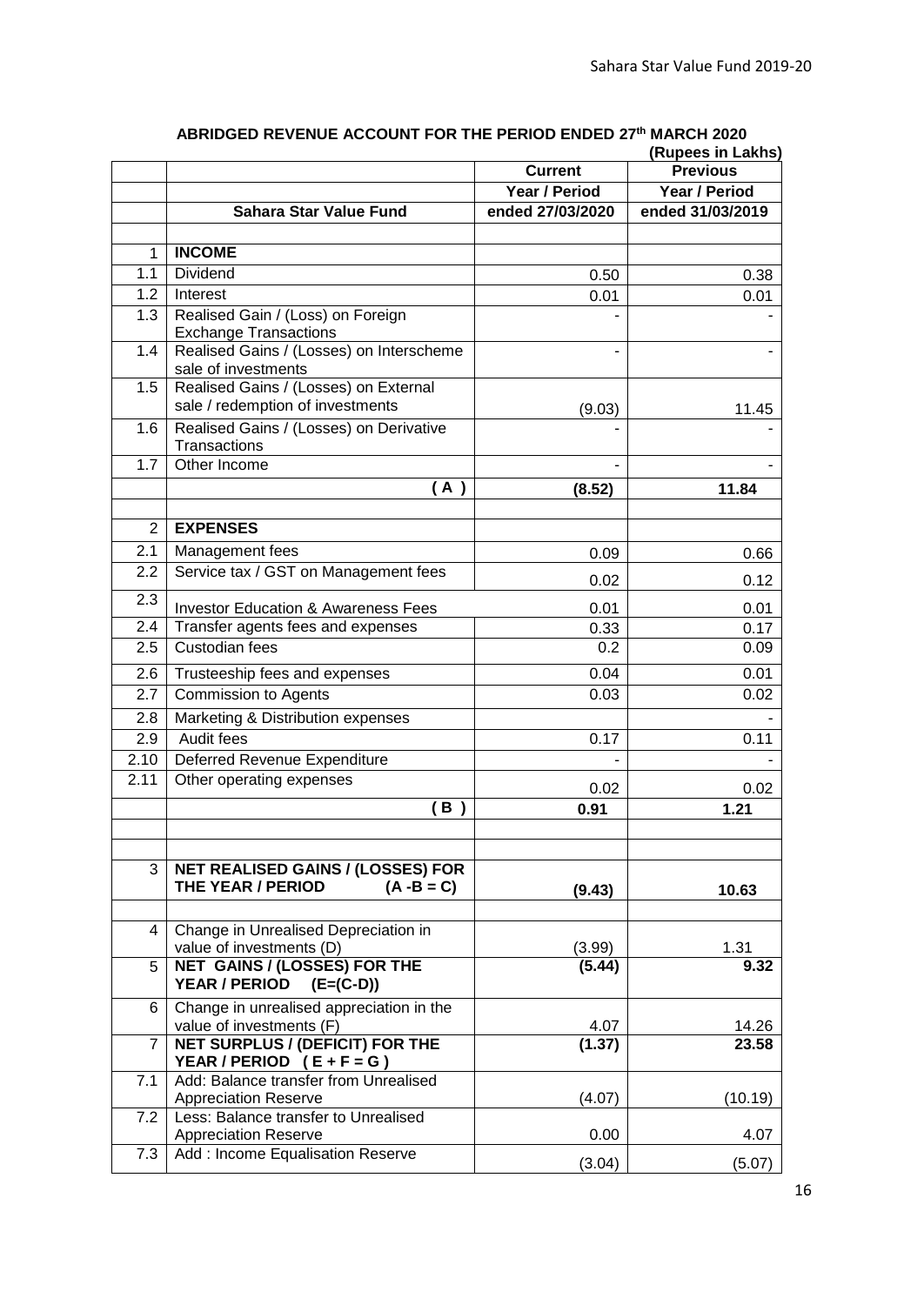| 8   | Total                                                                   | (8.48) | 4.25 |
|-----|-------------------------------------------------------------------------|--------|------|
| 9   | <b>Dividend appropriation</b>                                           |        |      |
| 9.1 | Income Distributed during the year /<br>period                          | -      |      |
| 9.2 | Tax on income distributed during the year<br>period                     | -      |      |
| 10  | <b>Retained Surplus / (Deficit) carried</b><br>forward to Balance sheet | (8.48) | 4.25 |

Notes to Accounts - Annexure I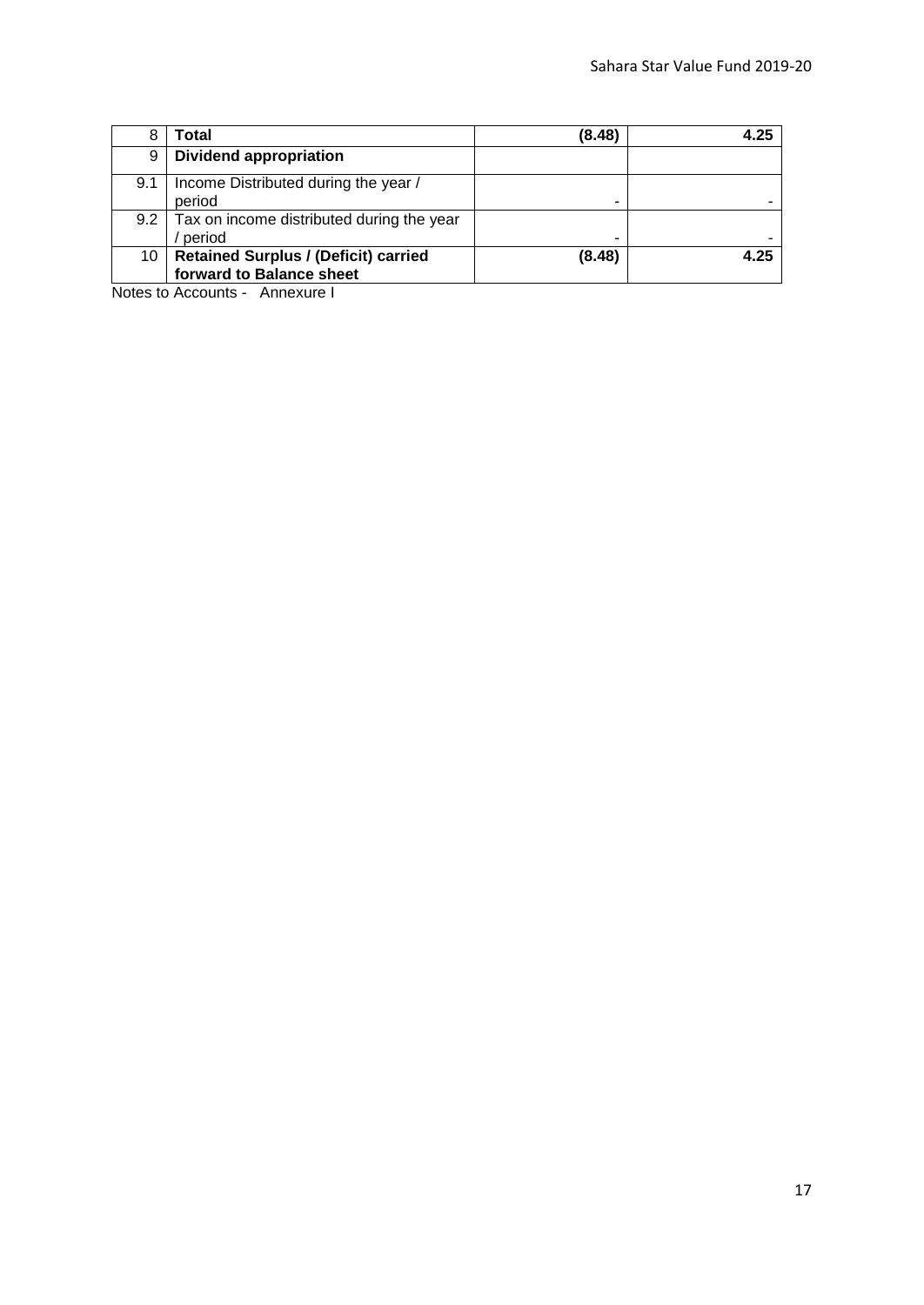## **NOTES TO ACCOUNTS – ANNEXURE 1 TO THE ABRIDGED BALANCE SHEET AND REVENUE ACCOUNT FOR THE PERIOD ENDED 27th MARCH, 2020**

### **1. Investments :-**

1.1 There were no investments registered in the name of the Fund without specific reference to the Scheme.

1.2 During the period from April 1<sup>st</sup>, 2019 to March 27<sup>th</sup>, 2020 the Registrar and Transfer Agent charges amounting to Rs.33,487.04 (PY:Rs.16.828.73) constitutes 36.72% (PY:13.95%), Custodian fees amounting to Rs.20,133(PY:9,430.80) constitutes 22.08% (PY:7.82%) and Professional Fees amounting to Rs.10,394.59 (PY:2,811.72) constitutes 11.40%(PY:2.33%) of the total scheme expenses.

1.3 Open Position of derivatives (outstanding market value & % to Net Assets as of the Year end). **Nil**

1.4 Investments in Associates and Group Companies: Provide details of issuer, nature of instruments, amount, and aggregate investments by all schemes. **Nil**

1.5 Open position of Securities Borrowed and / or Lending by the scheme. **Nil**

1.6 Details of NPA: Aggregate market value and provision thereof. **Nil**

1.7 Aggregate Unrealised Gain / Loss as at the end of the Financial Year / Period and percentage to net assets.

| <b>Asset</b>            | 27-Mar-20    |               |                     |               | 31-Mar-19      |            |                |            |
|-------------------------|--------------|---------------|---------------------|---------------|----------------|------------|----------------|------------|
| <b>Class</b>            | Appreciation | $%$ to        | <b>Depreciation</b> | $%$ to        | Appreciation   | $%$ to     | Depreciation   | $%$ to     |
|                         | (Rs. In      | <b>Net</b>    | (Rs. In lakhs)      | <b>Net</b>    | (Rs. In lakhs) | <b>Net</b> | (Rs. In lakhs) | <b>Net</b> |
|                         | lakhs)       | <b>Assets</b> |                     | <b>Assets</b> |                | Assets     |                | Assets     |
|                         |              |               |                     |               |                |            |                |            |
| Equity<br><b>Shares</b> | 0.00         | 0.00          | 0.00                | 0.00          | 4.07           | 9.22       | 3.99           | 9.03       |

1.8 Aggregate Value of Purchase and Sale with Percentage to average assets.

#### **Purchases**

| Year                                               | <b>Amount in Rs.</b> | % of Daily Average |
|----------------------------------------------------|----------------------|--------------------|
| April 1 <sup>st</sup> , 2019 -<br>March 27th ,2020 | 287,582.61           | 7.16               |
| 2018-19                                            | 57,14,501            | 126.56             |

**Sales**

| .                                                   |                      |                    |
|-----------------------------------------------------|----------------------|--------------------|
| Year                                                | <b>Amount in Rs.</b> | % of Daily Average |
| April 1 <sup>st</sup> , 2019 -<br>March 27th , 2020 | 3,432,854.69         | 85.50              |
| 2018-19                                             | 66.64.126            | 147.60             |

1.9 Non-Traded securities in the portfolio: Provide Aggregate Value of Equity, Debt & Money Market Instruments and percentage to net assets.

| <b>Scheme Name</b>        | Category                                     | 27 <sup>th</sup> March, 2020 |               | 31 <sup>st</sup> March, 2019 |          |  |
|---------------------------|----------------------------------------------|------------------------------|---------------|------------------------------|----------|--|
|                           |                                              | <b>Market value</b>          | $%$ to Net    | Market value                 | % to Net |  |
|                           |                                              | (Rs.in lakhs)                | <b>Assets</b> | (Rs.in lakhs)                | Assets   |  |
| Sahara Star<br>Value Fund | Money Market<br><b>Instruments</b><br>(CBLO) | 0.00                         | 0.00          | 0.00                         | 0.00     |  |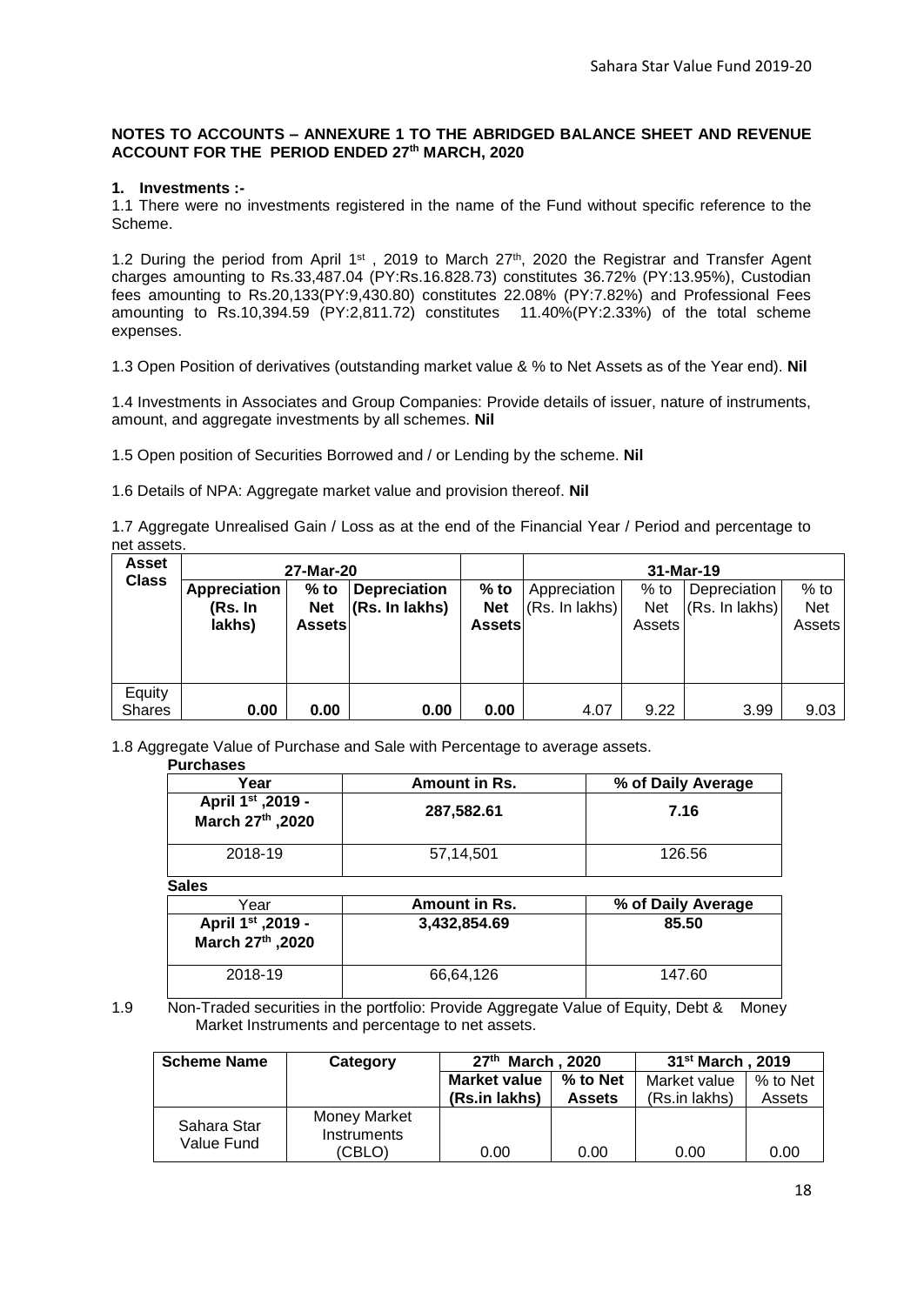**2.** Details of Transactions with Associates/related parties/group companies of Sponsor/AMC Brokerage / Commission on sale of units by the Scheme or by the Asset Management Company given to associates, pursuant to Regulation 25(8): Related Party:- Sahara India Financial Corporation Ltd(SIFCL):(Sponsor)

## **Commission to SIFCL made for sale of units of the MF for the period April 1st,2019 to March 27th, 2020.**

(Rs. In Lakhs)

| Tax Gain<br>Fund | Growth<br>Fund | <b>Mid Cap</b><br>Fund | Wealth<br><b>Plus</b><br>Fund | <b>Infrastructure</b><br>Fund | <b>Star Value</b><br>Fund | <b>Banking &amp; Financial</b><br><b>Services Fund</b> |
|------------------|----------------|------------------------|-------------------------------|-------------------------------|---------------------------|--------------------------------------------------------|
| 0.0436           | 0.0010         | 0.0032                 | 0.0012                        | 0.0020                        | 0.0003                    | 0.0103                                                 |

**Commission to SIFCL made for sale of units of the MF for the previous year ended 31st March 2019.**

(Rs. In Lakhs)

| <b>Tax Gain</b><br><b>Fund</b> | Growth<br><b>Fund</b> | Mid cap<br><b>Fund</b> | Wealth<br><b>Plus Fund</b> | <b>Infrastructure</b><br><b>Fund</b> | <b>Star</b><br>Value<br><b>Fund</b> | <b>Banking &amp;</b><br><b>Financial</b><br><b>Services</b><br><b>Fund</b> |
|--------------------------------|-----------------------|------------------------|----------------------------|--------------------------------------|-------------------------------------|----------------------------------------------------------------------------|
| 0.0541                         | 0.0026                | 0.0053                 | 0.0004                     | 0.0047                               | 0.0003                              | 0.0112                                                                     |

## **Commission paid to associates / related parties /group companies of Sponsor/AMC**

| Name of associate /  | Nature of                                                       | <b>Period</b>                                                    | <b>Business given</b> | <b>Commission paid</b> |
|----------------------|-----------------------------------------------------------------|------------------------------------------------------------------|-----------------------|------------------------|
| related parties /    | association                                                     | Covered                                                          | (Rs cr and % of total | (Rs & % of total       |
| group companies of   | / nature of                                                     |                                                                  | business received by  | commission paidby      |
| <b>Sponsor / AMC</b> | relation                                                        |                                                                  | the fund)             | the fund               |
| (1)                  | (2)                                                             | (3)                                                              | (4)                   | (5)                    |
| <b>SIFCL</b>         | Sponsor /<br><b>Mutual</b><br><b>Fund</b><br><b>Distributor</b> | April 1 <sup>st</sup><br>$,2019 -$<br><b>March</b><br>27th, 2020 | 0.00                  | Rs.6171.56; 7.42%      |
| <b>SIFCL</b>         | Sponsor /<br>Mutual<br>Fund<br><b>Distributor</b>               | April 18-<br>March 19                                            | 0.00                  | (Rs.7874.96; 9.20%)    |

In column No 5, the amount constitutes trail commission.

### **Brokerage paid to associates / related parties / group companies of Sponsor/AMC**

| associate / Nature of Period<br>Name of         |          | Value                                | of   Brokerage (Rs Cr & %                   |
|-------------------------------------------------|----------|--------------------------------------|---------------------------------------------|
| related parties / group   association   Covered |          |                                      | Transaction (in Rs, of total brokerage paid |
| companies of Sponsor /   / nature of            |          | Cr & of Total value $ $ by the Fund) |                                             |
| AMC                                             | relation | of Transaction of                    |                                             |
|                                                 |          | the Fund)                            |                                             |
| -                                               |          |                                      | -                                           |

There are no associate brokers, hence not applicable for the period April 1<sup>st</sup>, 2019– Mar 27<sup>th</sup>, 2020 & April 1st , 2018 – Mar 31st , 2019.

 **3.** Large Holdings in the Scheme (i.e. in excess of 25% of the net assets): Nil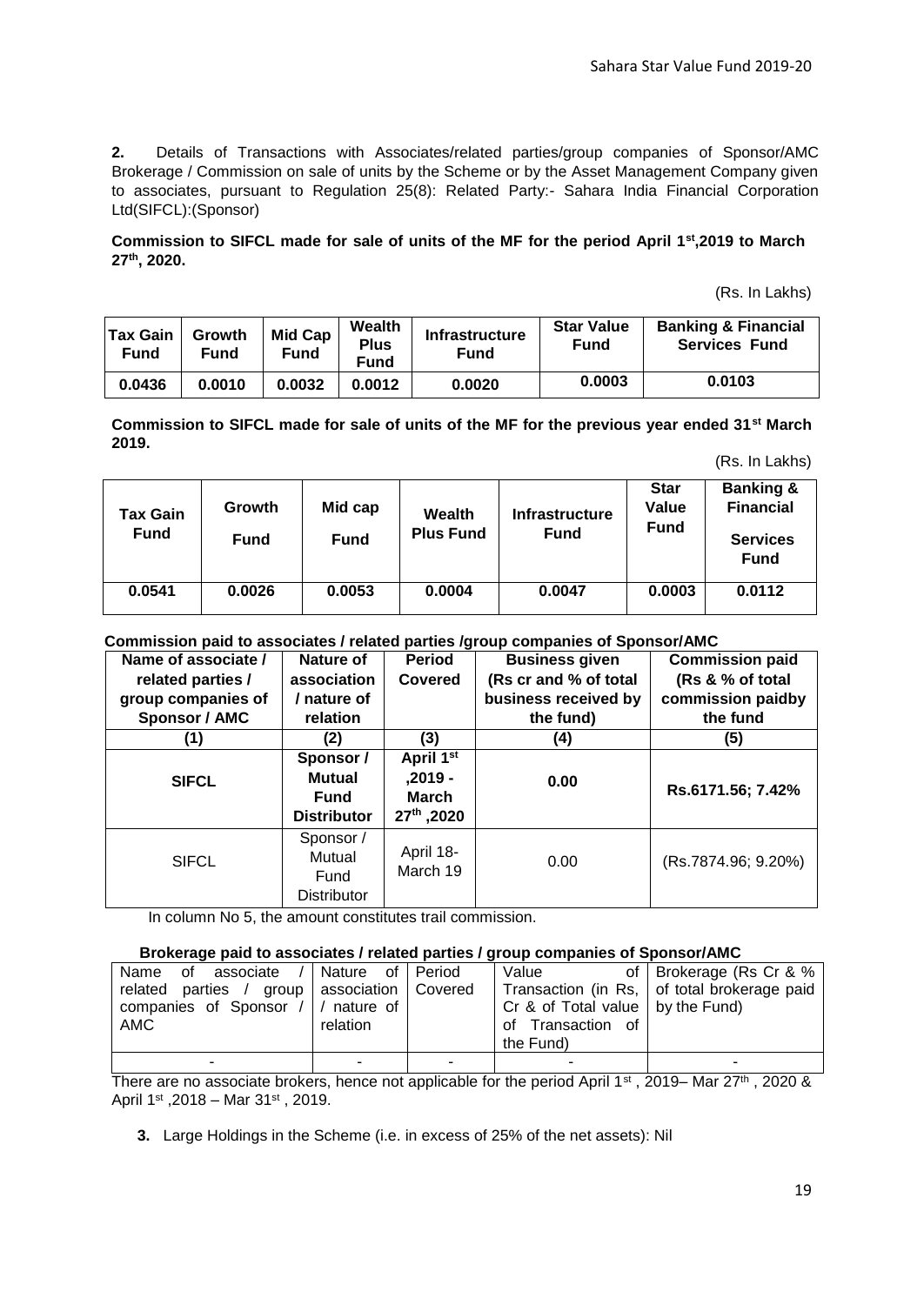**4.** Unit Capital movement during the year period ended March 27, 2020 (Face Value of Units: Rs. 10/- per unit)

## **Growth Option**

|                                      | <b>Number of Units</b> | Amount (Rs) | Number of Units                 | Amount (Rs)     |
|--------------------------------------|------------------------|-------------|---------------------------------|-----------------|
|                                      | As on March            |             | As on March 27, As on March 31, | As on March 31, |
|                                      | 27,2020                | 2020        | 2019                            | 2019            |
| <b>Initial Capital</b>               | 877619.245             | 8776192.45  | 877619.245                      | 8776192.45      |
| <b>Opening Balance</b>               | 124518.558             | 1245185.58  | 144303.864                      | 1443038.64      |
| Units Sold during the year           | 0.000                  | 0.00        | 0.000                           | 0.00            |
| Units Repurchased during the<br>year | (15418.430)            | (154184.30) | (19785.306)                     | (197853.06)     |
| <b>Closing Balance</b>               | 109100.128             | 1091001.28  | 124518.558                      | 1245185.58      |

## **Growth Option (Direct)**

|                                      | Number of Units | Amount (Rs)                     | Number of Units | Amount (Rs)     |
|--------------------------------------|-----------------|---------------------------------|-----------------|-----------------|
|                                      | As on March     | As on March 27, As on March 31, |                 | As on March 31, |
|                                      | 27,2020         | 2020                            | 2019            | 2019            |
| <b>Initial Capital</b>               | 0.000           | 0.00                            | 0.000           | 0.00            |
| <b>Opening Balance</b>               | 5923.224        | 59232.24                        | 8910.353        | 89103.53        |
| Units Sold during the year           | 0.000           | 0.00                            | 0.000           | 0.00            |
| Units Repurchased during the<br>year | 0.000           | 0.00                            | (2987.129)      | (29871.29)      |
| <b>Closing Balance</b>               | 5923.224        | 59232.24                        | 5923.224        | 59232.24        |

# **Dividend Option**

|                                      | <b>Number of Units</b> | Amount (Rs) | Number of Units                            | Amount (Rs)             |
|--------------------------------------|------------------------|-------------|--------------------------------------------|-------------------------|
|                                      | As on March<br>27,2020 | 2020        | As on March 27, $ As$ on March 31,<br>2019 | As on March 31,<br>2019 |
|                                      |                        |             |                                            |                         |
| <b>Initial Capital</b>               | 542433.551             | 5424335.51  | 542433.551                                 | 5424335.51              |
| <b>Opening Balance</b>               | 62071.528              | 620715.28   | 73648.036                                  | 736480.36               |
| Units Sold during the year           | 0.000                  | 0.00        | 0.000                                      | 0.00                    |
| Units Repurchased during the<br>vear | (4848.552)             | (48485.52)  | (11576.508)                                | (115765.08)             |
| <b>Closing Balance</b>               | 57222.976              | 572229.76   | 62071.528                                  | 620715.28               |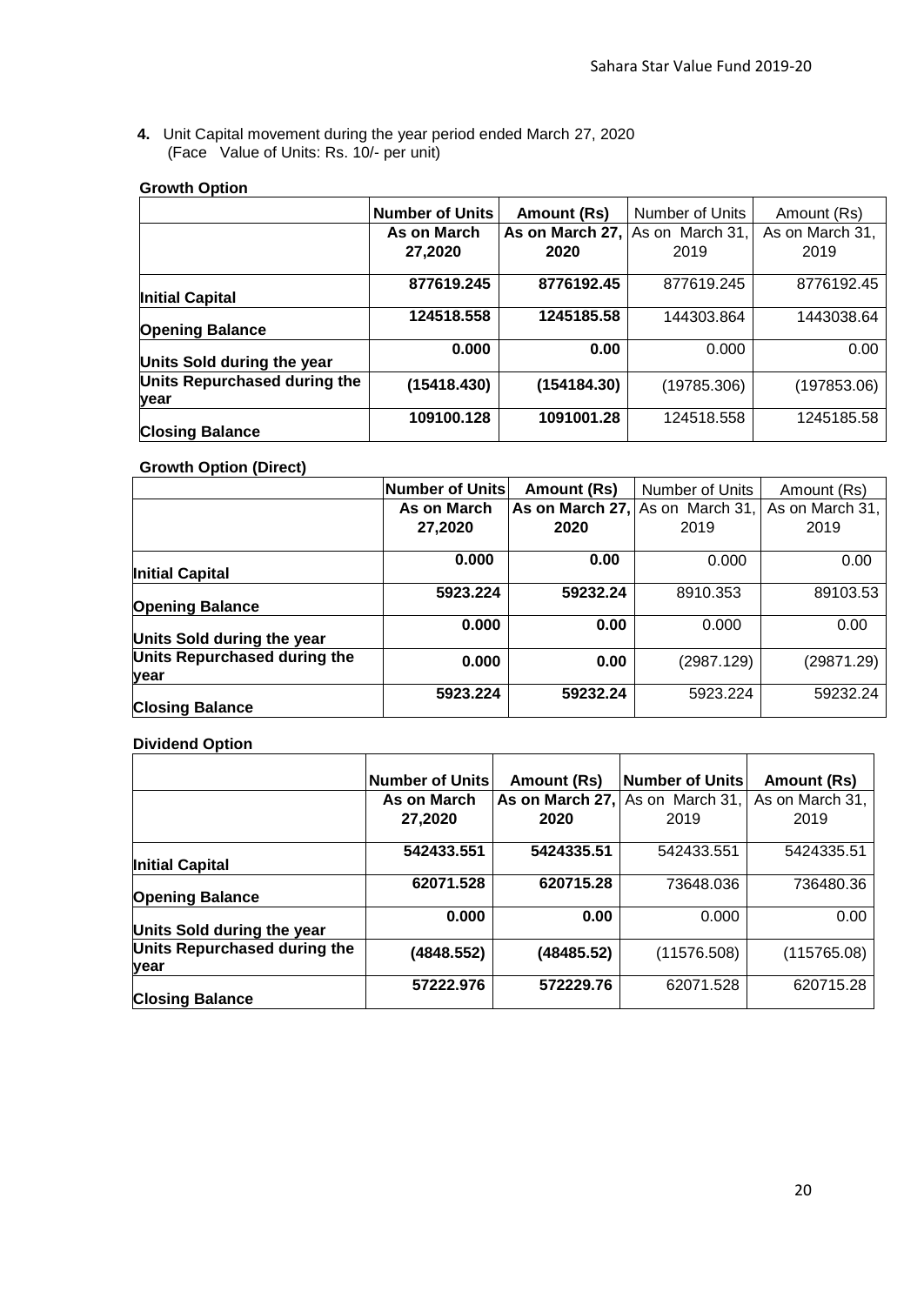|                                      | <b>Number of Units</b> | Amount (Rs) | Number of Units                 | Amount (Rs)     |
|--------------------------------------|------------------------|-------------|---------------------------------|-----------------|
|                                      | As on March            |             | As on March 27, As on March 31, | As on March 31, |
|                                      | 27,2020                | 2020        | 2019                            | 2019            |
| <b>Initial Capital</b>               | 0.000                  | 0.00        | 0.000                           | 0.00            |
| <b>Opening Balance</b>               | 5142.424               | 51424.24    | 7189.907                        | 71899.07        |
| Units Sold during the year           | 0.000                  | 0.00        | 0.000                           | 0.00            |
| Units Repurchased during the<br>vear | (1791.693)             | (17916.93)  | (2047.483)                      | (20474.83)      |
| <b>Closing Balance</b>               | 3350.731               | 33507.31    | 5142.424                        | 51424.24        |

## **Dividend Option (Direct)**

5. Expenses other than management fee is inclusive of service tax where applicable.

6. Previous year's figures are not comparable as the scheme has been wound up on March 27, 2020 and the accounts for the current year have been prepared for the period from 1st April, 2019 to 27th March, 2020

7. SEBI vide its Order no: WTM/PS/26/IMD/DOF-III/July/2015 dated 28th July, 2015 directed cancellation of "Certificate of Registration" of Sahara Mutual Fund which was to be effective on expiry of six months from the date of the Order. Further, SEBI also directed by the said Order that the Mutual Fund shall not take any new subscription from investors. Accordingly, Sahara Mutual Fund has not taken any new subscription from the investors (including existing investors) in line with the said SEBI order.

Sahara Asset Management Company Pvt. Ltd filed an appeal before the Securities Appellate Tribunal (SAT), Mumbai to set aside the said SEBI order. SAT vide its order dated 9th December 2015 granted an interim stay in the matter. SAT vide its order dated 28th July, 2017 dismissed the appeal made by Sahara AMC against the SEBI order dated 28th July, 2015. However, SAT granted 6 weeks stay to approach the Hon'ble Supreme Court in the matter. An appeal was filed on  $7<sup>th</sup>$  September 2017 before the Hon'ble Supreme Court and the appeal was dismissed vide its order dated 23rd October 2017.

SEBI vide its letter dated November 17, 2017 directed the cancellation of 'Certificate of registration' would be effective six months from the date of the Hon'ble Supreme Court order dated 23rd October 2017.

Sahara Mutual Fund requested SEBI vide its letter dated 15th January 2018 to extend the date of cancellation of Certificate of registration' till July  $27<sup>th</sup>$ , 2018 for giving time for identification of a new sponsor and considering the lock in period of certain unit holders' investments in Sahara Tax Gain Fund.

A new sponsor was identified for Sahara Mutual Fund viz., One Life Capital Advisors Limited.

SEBI vide their letter dated  $11<sup>th</sup>$  April 2018 ordered for winding up all the schemes except Sahara Tax Gain Fund by  $21^{st}$  April 2018. An appeal was filed before SAT for a stay against the SEBI order dated April, 11, 2018.

In view of the direction of SAT on 26<sup>th</sup> April 2018, a comprehensive appeal was filed.

SAT vide its order dated 3rd May 2018 directed that SEBI shall not enforce the orders impugned in the two appeals till a decision on new sponsor's application is communicated.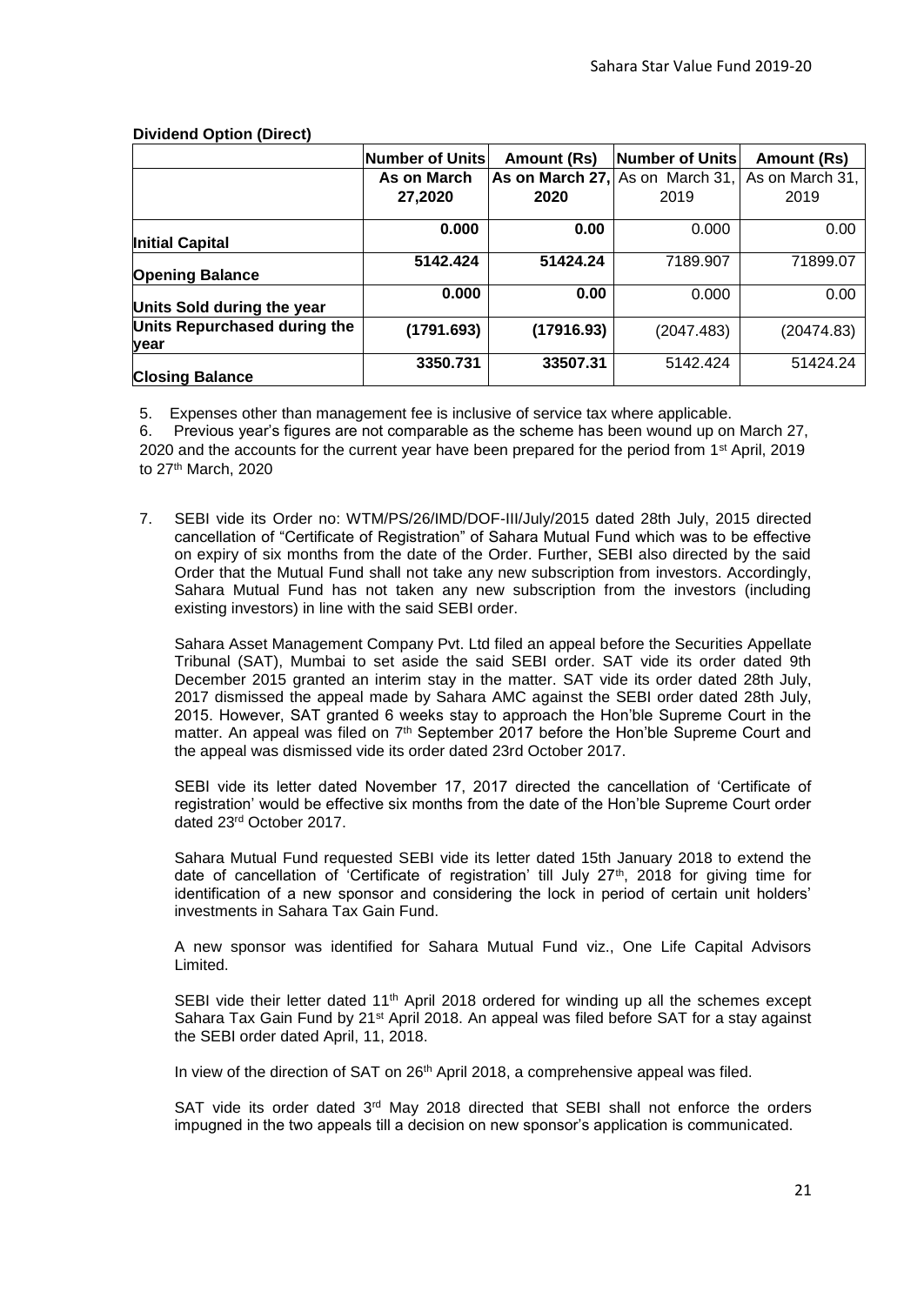The application of One Life Capital Advisors Limited who had offered to be the new Sponsor for Sahara Mutual Fund stands annulled in view of the SEBI Order dated March 4th, 2020.

### **WINDING UP OF THE SCHEME**

a) SEBI vide their letter no SEBI/HO/OW/IMD-II/DoF3/P/2020/8484/01dated March 5<sup>th</sup>, 2020 directed that the Schemes be wound up in line with SEBI order no.WTM/GM/IMD/07/2018-19 dated April 11, 2018.

b) The Board of Trustees of Sahara Mutual Fund decided to wind up the Scheme/s pursuant to the provisions of Regulation 39(2)(c) of SEBI (Mutual Funds) Regulations, 1996.

c) A notice was published on March 20, 2020 and Sahara Star Value Fund was wound up on March 27, 2020.

In view of the aforesaid, the Scheme accounts have been prepared on "liquidation basis of accounting" and not on a "going concern" basis.

### **8. (a) Net worth of AMC as per Regulation 21(1)(f) of SEBI (Mutual Funds) Regulations, 1996:**

The Net Worth of Sahara Asset Management Company Private Ltd. as on March 31, 2019 2017 is Rs.3.20 crs, which is below the threshold limit of Rs.50 crs as required by the above regulations.

Hence, the above criteria of maintaining Networth of minimum Rs.50 crs. has not been complied with.

### **(b) Composition of the Board of Trustees**

As per Reg 15(1) r.w. para 22 of the Third Schedule (Contents of Trust Deed) of SEBI (Mutual Funds) Regulations 1996, it is stated that "The Trust Deed shall state that the minimum number of trustees shall be four." The Board of Trustees of Sahara Mutual Fund comprises of two (2) Trustees and thereby the above criteria of minimum number of Trustees has not been complied with.

9**.** Contingent Liability: Nil

### **Mutual Fund investments are subject to market risks read all scheme related documents carefully.**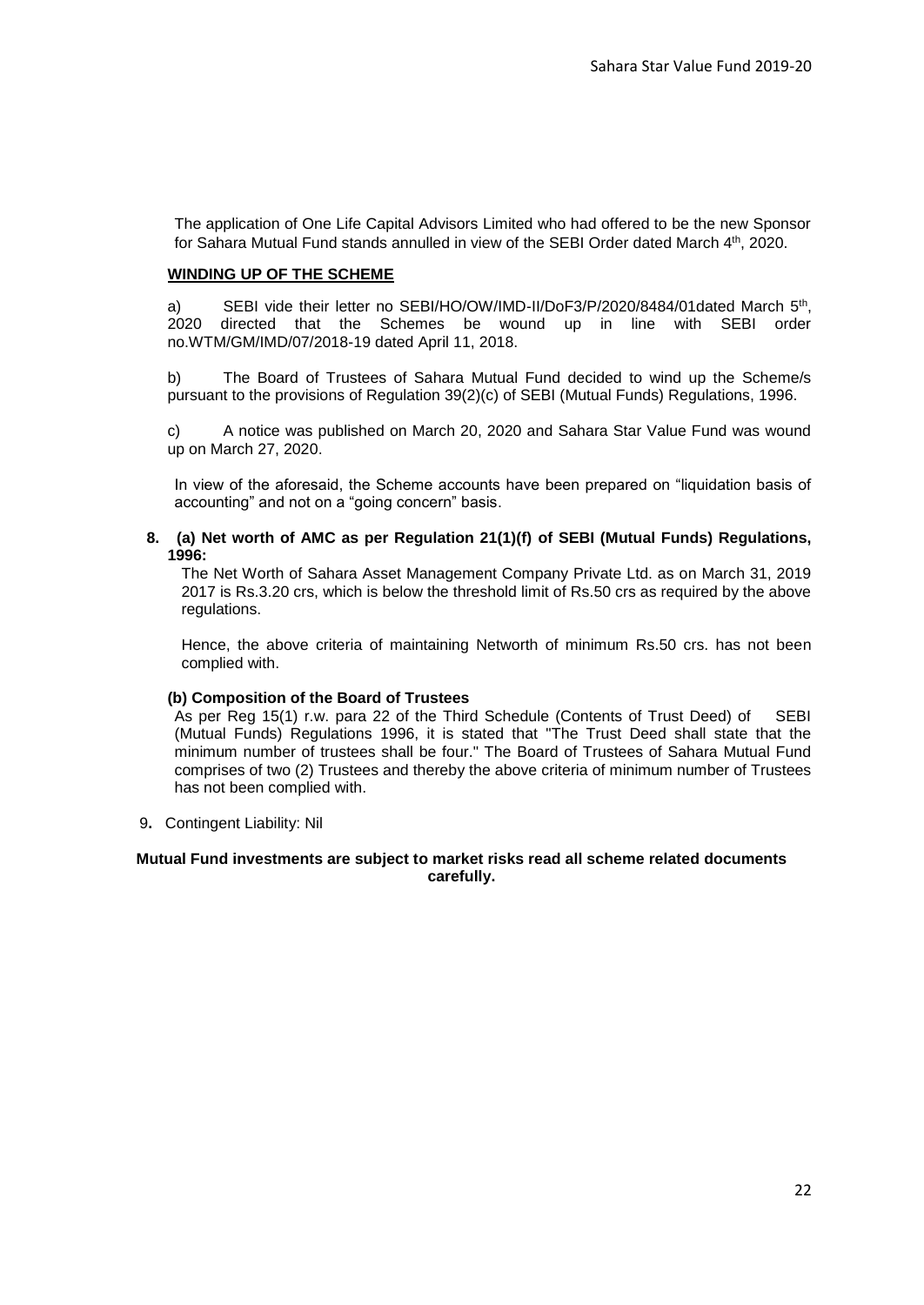| 1. NAV per unit (Rs.):<br>Open<br>Dividend Plan<br>18.6742<br>18.9564<br>24.1508<br>Growth Plan<br>24.4851<br>Direct Dividend Plan<br>19.0042<br>19.2371<br>Direct Growth Plan<br>25.9762<br>26.2951<br>Repurchase Price during the year**<br>(i) Highest<br>Dividend Plan<br>20.3018<br>19.6777<br>Growth Plan<br>25.9902<br>25.4184<br>Direct Dividend Plan<br>18.8537<br>19.9711<br>19.7852<br>Direct Growth Plan<br>27.2984<br>(ii) Lowest<br>Dividend Plan<br>14.2070<br>16.0665<br>18.3781<br>Growth Plan<br>20.7744<br>Direct Dividend Plan<br>14.4758<br>16.3305<br>Direct Growth Plan<br>19.7852<br>22.3218<br>Resale Price during the year**<br>(i) Highest<br>Dividend Plan<br>0.0000<br>0.0000<br>0.0000<br>Growth Plan<br>0.0000<br><b>Direct Dividend Plan</b><br>0.0000<br>0.0000<br>0.0000<br>Direct Growth Plan<br>0.0000<br>(ii) Lowest<br>0.0000<br>Dividend Plan<br>0.0000<br>0.0000<br>Growth Plan<br>0.0000<br>0.0000<br>Direct Dividend Plan<br>0.0000<br>0.0000<br>Direct Growth Plan<br>0.0000<br><b>End</b><br>14.2070<br>Dividend Plan<br>18.6742 | <b>SAHARA STAR VALUE FUND</b> | <b>Current period</b><br>ended<br>27/03/2020 | Previous Year /<br>Period ended<br>31/03/2019 |
|------------------------------------------------------------------------------------------------------------------------------------------------------------------------------------------------------------------------------------------------------------------------------------------------------------------------------------------------------------------------------------------------------------------------------------------------------------------------------------------------------------------------------------------------------------------------------------------------------------------------------------------------------------------------------------------------------------------------------------------------------------------------------------------------------------------------------------------------------------------------------------------------------------------------------------------------------------------------------------------------------------------------------------------------------------------------------|-------------------------------|----------------------------------------------|-----------------------------------------------|
|                                                                                                                                                                                                                                                                                                                                                                                                                                                                                                                                                                                                                                                                                                                                                                                                                                                                                                                                                                                                                                                                              |                               |                                              |                                               |
|                                                                                                                                                                                                                                                                                                                                                                                                                                                                                                                                                                                                                                                                                                                                                                                                                                                                                                                                                                                                                                                                              |                               |                                              |                                               |
|                                                                                                                                                                                                                                                                                                                                                                                                                                                                                                                                                                                                                                                                                                                                                                                                                                                                                                                                                                                                                                                                              |                               |                                              |                                               |
|                                                                                                                                                                                                                                                                                                                                                                                                                                                                                                                                                                                                                                                                                                                                                                                                                                                                                                                                                                                                                                                                              |                               |                                              |                                               |
|                                                                                                                                                                                                                                                                                                                                                                                                                                                                                                                                                                                                                                                                                                                                                                                                                                                                                                                                                                                                                                                                              |                               |                                              |                                               |
|                                                                                                                                                                                                                                                                                                                                                                                                                                                                                                                                                                                                                                                                                                                                                                                                                                                                                                                                                                                                                                                                              |                               |                                              |                                               |
|                                                                                                                                                                                                                                                                                                                                                                                                                                                                                                                                                                                                                                                                                                                                                                                                                                                                                                                                                                                                                                                                              |                               |                                              |                                               |
|                                                                                                                                                                                                                                                                                                                                                                                                                                                                                                                                                                                                                                                                                                                                                                                                                                                                                                                                                                                                                                                                              |                               |                                              |                                               |
|                                                                                                                                                                                                                                                                                                                                                                                                                                                                                                                                                                                                                                                                                                                                                                                                                                                                                                                                                                                                                                                                              |                               |                                              |                                               |
|                                                                                                                                                                                                                                                                                                                                                                                                                                                                                                                                                                                                                                                                                                                                                                                                                                                                                                                                                                                                                                                                              |                               |                                              |                                               |
|                                                                                                                                                                                                                                                                                                                                                                                                                                                                                                                                                                                                                                                                                                                                                                                                                                                                                                                                                                                                                                                                              |                               |                                              |                                               |
|                                                                                                                                                                                                                                                                                                                                                                                                                                                                                                                                                                                                                                                                                                                                                                                                                                                                                                                                                                                                                                                                              |                               |                                              |                                               |
|                                                                                                                                                                                                                                                                                                                                                                                                                                                                                                                                                                                                                                                                                                                                                                                                                                                                                                                                                                                                                                                                              |                               |                                              |                                               |
|                                                                                                                                                                                                                                                                                                                                                                                                                                                                                                                                                                                                                                                                                                                                                                                                                                                                                                                                                                                                                                                                              |                               |                                              |                                               |
|                                                                                                                                                                                                                                                                                                                                                                                                                                                                                                                                                                                                                                                                                                                                                                                                                                                                                                                                                                                                                                                                              |                               |                                              |                                               |
|                                                                                                                                                                                                                                                                                                                                                                                                                                                                                                                                                                                                                                                                                                                                                                                                                                                                                                                                                                                                                                                                              |                               |                                              |                                               |
|                                                                                                                                                                                                                                                                                                                                                                                                                                                                                                                                                                                                                                                                                                                                                                                                                                                                                                                                                                                                                                                                              |                               |                                              |                                               |
|                                                                                                                                                                                                                                                                                                                                                                                                                                                                                                                                                                                                                                                                                                                                                                                                                                                                                                                                                                                                                                                                              |                               |                                              |                                               |
|                                                                                                                                                                                                                                                                                                                                                                                                                                                                                                                                                                                                                                                                                                                                                                                                                                                                                                                                                                                                                                                                              |                               |                                              |                                               |
|                                                                                                                                                                                                                                                                                                                                                                                                                                                                                                                                                                                                                                                                                                                                                                                                                                                                                                                                                                                                                                                                              |                               |                                              |                                               |
|                                                                                                                                                                                                                                                                                                                                                                                                                                                                                                                                                                                                                                                                                                                                                                                                                                                                                                                                                                                                                                                                              |                               |                                              |                                               |
|                                                                                                                                                                                                                                                                                                                                                                                                                                                                                                                                                                                                                                                                                                                                                                                                                                                                                                                                                                                                                                                                              |                               |                                              |                                               |
|                                                                                                                                                                                                                                                                                                                                                                                                                                                                                                                                                                                                                                                                                                                                                                                                                                                                                                                                                                                                                                                                              |                               |                                              |                                               |
|                                                                                                                                                                                                                                                                                                                                                                                                                                                                                                                                                                                                                                                                                                                                                                                                                                                                                                                                                                                                                                                                              |                               |                                              |                                               |
|                                                                                                                                                                                                                                                                                                                                                                                                                                                                                                                                                                                                                                                                                                                                                                                                                                                                                                                                                                                                                                                                              |                               |                                              |                                               |
|                                                                                                                                                                                                                                                                                                                                                                                                                                                                                                                                                                                                                                                                                                                                                                                                                                                                                                                                                                                                                                                                              |                               |                                              |                                               |
|                                                                                                                                                                                                                                                                                                                                                                                                                                                                                                                                                                                                                                                                                                                                                                                                                                                                                                                                                                                                                                                                              |                               |                                              |                                               |
|                                                                                                                                                                                                                                                                                                                                                                                                                                                                                                                                                                                                                                                                                                                                                                                                                                                                                                                                                                                                                                                                              |                               |                                              |                                               |
|                                                                                                                                                                                                                                                                                                                                                                                                                                                                                                                                                                                                                                                                                                                                                                                                                                                                                                                                                                                                                                                                              |                               |                                              |                                               |
|                                                                                                                                                                                                                                                                                                                                                                                                                                                                                                                                                                                                                                                                                                                                                                                                                                                                                                                                                                                                                                                                              |                               |                                              |                                               |
|                                                                                                                                                                                                                                                                                                                                                                                                                                                                                                                                                                                                                                                                                                                                                                                                                                                                                                                                                                                                                                                                              |                               |                                              |                                               |
|                                                                                                                                                                                                                                                                                                                                                                                                                                                                                                                                                                                                                                                                                                                                                                                                                                                                                                                                                                                                                                                                              | Growth Plan                   | 18.3781                                      | 24.1508                                       |

# **KEY STATISTICS FOR THE PERIOD ENDED 27th MARCH 2020**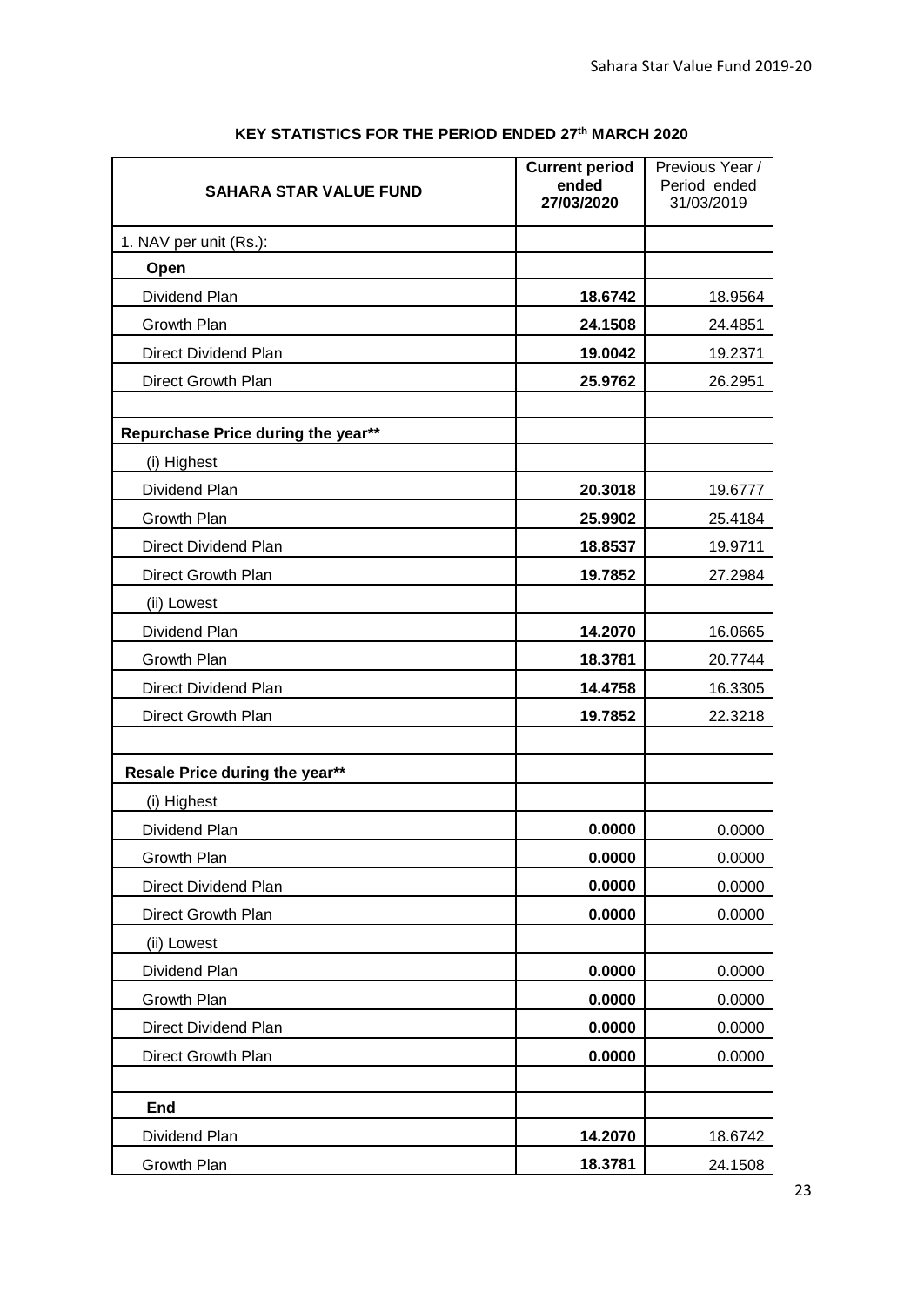| <b>Direct Dividend Plan</b>                              | 14.4758    | 19.0042                 |
|----------------------------------------------------------|------------|-------------------------|
| Direct Growth Plan                                       | 19.7852    | 25.9762                 |
|                                                          |            |                         |
| 2. Closing Assets Under Management (Rs. in Lakhs)        |            |                         |
| End                                                      | 29.84      | 44.17                   |
| Average (AAuM)                                           | 40.59      | 45.15                   |
|                                                          |            |                         |
| 3. Gross income as % of AAuM <sup>1</sup>                | 1.28%      | 26.24%                  |
|                                                          |            |                         |
| 4. Expense Ratio:                                        |            |                         |
| a. Total Expense as % of AAuM                            | 2.27       | 2.67                    |
| b. Management Fee as % of AAuM                           | 0.28       | 1.71                    |
|                                                          |            |                         |
| 5. Net Income as a percentage of AAuM <sup>2</sup>       | $-23.47%$  | 23.57%                  |
|                                                          |            |                         |
| 6. Portfolio turnover ratio <sup>3</sup>                 | 0.07       | 1.13                    |
|                                                          |            |                         |
| 7. Total Dividend per unit distributed during the year / | <b>NIL</b> | $\overline{\text{NIL}}$ |
| period                                                   |            |                         |
|                                                          |            |                         |
| 8. Returns(%):                                           |            |                         |
| a. Last One Year                                         |            |                         |
| Sahara Star Value Fund- Growth Option - Regular          | <b>NA</b>  | (1.37)                  |
| Sahara Star Value Fund- Growth Option - Direct           | <b>NA</b>  | (1.21)                  |
| S & P BSE 200                                            | NΑ         | 12.10                   |
| b. Since Inception                                       |            |                         |
| Sahara Star Value Fund- Growth Option - Regular          | 5.94       | 9.68                    |
| Sahara Star Value Fund- Growth Option - Direct           | 7.13       | 13.15                   |
| S & P BSE 200                                            | 5.60/7.00  | 11.48/4.40              |

\*\* based on the maximum load during the year

1. Gross income = amount against (A) in the Revenue account i.e. Income.

2. Net income = amount against (C) in the Revenue account i.e. Net Realised Gains /

(Losses) for the year / period

3. Portfolio Turnover = Lower of sales or purchase divided by the Average AuM for the year/period.